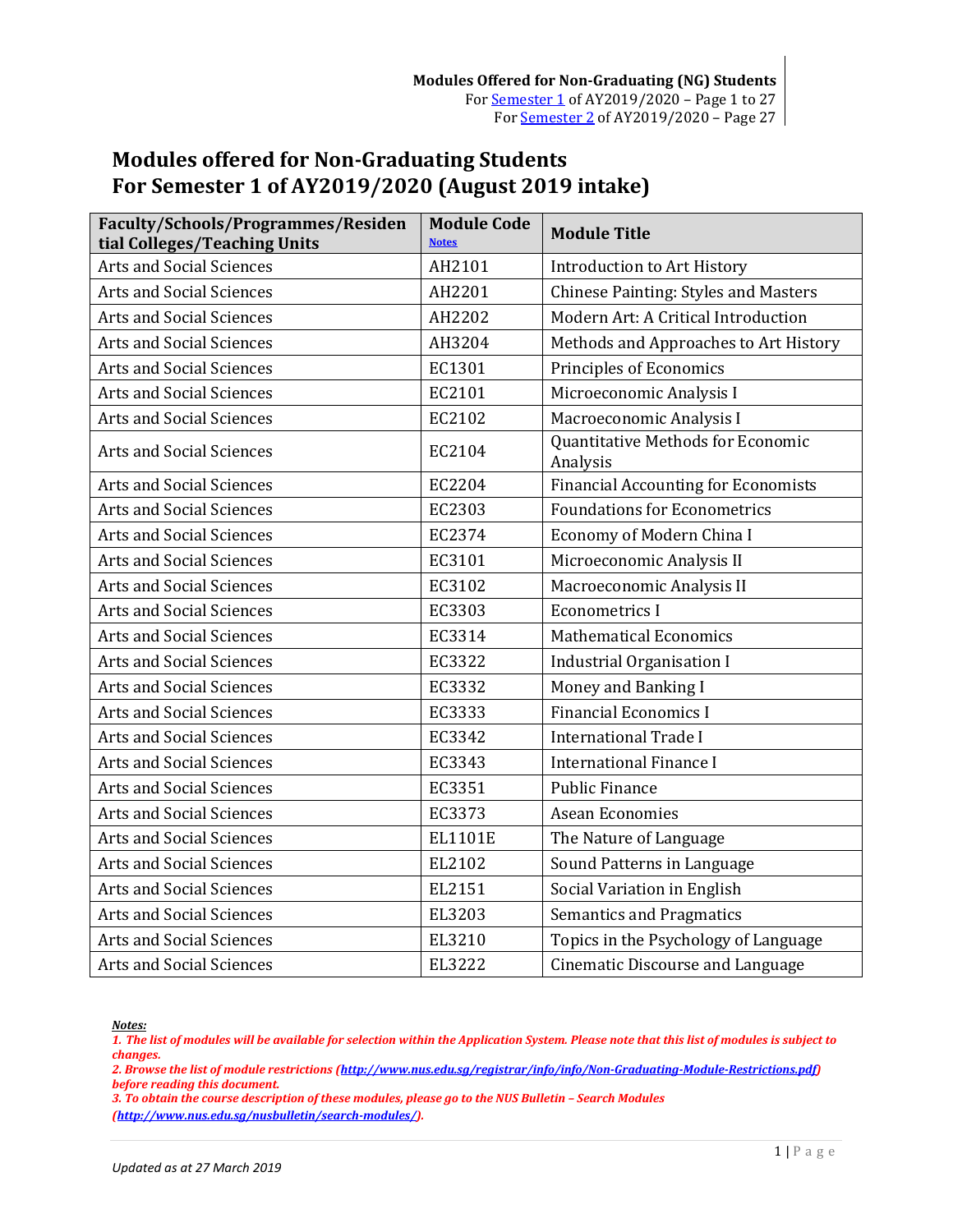| Faculty/Schools/Programmes/Residen<br>tial Colleges/Teaching Units | <b>Module Code</b><br><b>Notes</b> | <b>Module Title</b>                                      |
|--------------------------------------------------------------------|------------------------------------|----------------------------------------------------------|
| Arts and Social Sciences                                           | EL3258                             | The Sociolinguistics of Humour: Jokes<br>and Comedies    |
| <b>Arts and Social Sciences</b>                                    | <b>EN1101E</b>                     | An Introduction to Literary Studies                      |
| <b>Arts and Social Sciences</b>                                    | <b>EN2207</b>                      | Gender and Sexuality in Literature                       |
| Arts and Social Sciences                                           | EN3224                             | The Twentieth Century                                    |
| <b>Arts and Social Sciences</b>                                    | EN3242                             | History of Film                                          |
| <b>Arts and Social Sciences</b>                                    | EN3263                             | Singapore Literature in Context                          |
| Arts and Social Sciences                                           | <b>EN3880B</b>                     | Reader-Responsibility                                    |
| Arts and Social Sciences                                           | EU1101E                            | <b>Making of Modern Europe</b>                           |
| Arts and Social Sciences                                           | <b>GE1101E</b>                     | Geographical Journeys: Exploring World<br>Environments   |
| Arts and Social Sciences                                           | GE2206                             | Geographies of Life and Death                            |
| <b>Arts and Social Sciences</b>                                    | GE2215                             | Introduction to GIS                                      |
| Arts and Social Sciences                                           | GE2218                             | Leisure, Recreation and Tourism                          |
| <b>Arts and Social Sciences</b>                                    | GE2222                             | Politics and Space                                       |
| <b>Arts and Social Sciences</b>                                    | GE2227                             | Cartography and Visualisation                            |
| <b>Arts and Social Sciences</b>                                    | GE2228                             | <b>Weather and Climate</b>                               |
| Arts and Social Sciences                                           | GE2230                             | <b>Energy Futures: Environment and</b><br>Sustainability |
| <b>Arts and Social Sciences</b>                                    | GE2231                             | Introduction to Social and Cultural<br>Geographies       |
| Arts and Social Sciences                                           | GE3210                             | Natural Resources: Policy and Practice                   |
| Arts and Social Sciences                                           | GE3219                             | Globalisation and the Asian Cities                       |
| <b>Arts and Social Sciences</b>                                    | GE3231                             | Natural Hazards                                          |
| <b>Arts and Social Sciences</b>                                    | GE3241                             | Geographies of Social Life                               |
| <b>Arts and Social Sciences</b>                                    | GE3246                             | <b>Environmental Pollution</b>                           |
| <b>Arts and Social Sciences</b>                                    | GEH1001                            | <b>Globalisation and New Media</b>                       |
| Arts and Social Sciences                                           | GEH1002                            | Economic Issues in Dev World                             |
| Arts and Social Sciences                                           | GEH1004                            | Chinese Heritage: Hist & Lit                             |
| Arts and Social Sciences                                           | <b>GEH1008</b>                     | Nations & Nat'lisms in S Asia                            |
| Arts and Social Sciences                                           | GEH1009                            | Framing Bollywood: Unpacking The<br>Magic                |
| Arts and Social Sciences                                           | GEH1013                            | Pirates, Oceans and the Maritime World                   |
| Arts and Social Sciences                                           | GEH1015                            | Cultural Borrowing: Japan and China                      |

<span id="page-1-0"></span>*1. The list of modules will be available for selection within the Application System. Please note that this list of modules is subject to changes.*

*2. Browse the list of module restrictions [\(http://www.nus.edu.sg/registrar/info/info/Non-Graduating-Module-Restrictions.pdf\)](http://www.nus.edu.sg/registrar/info/info/Non-Graduating-Module-Restrictions.pdf) before reading this document.*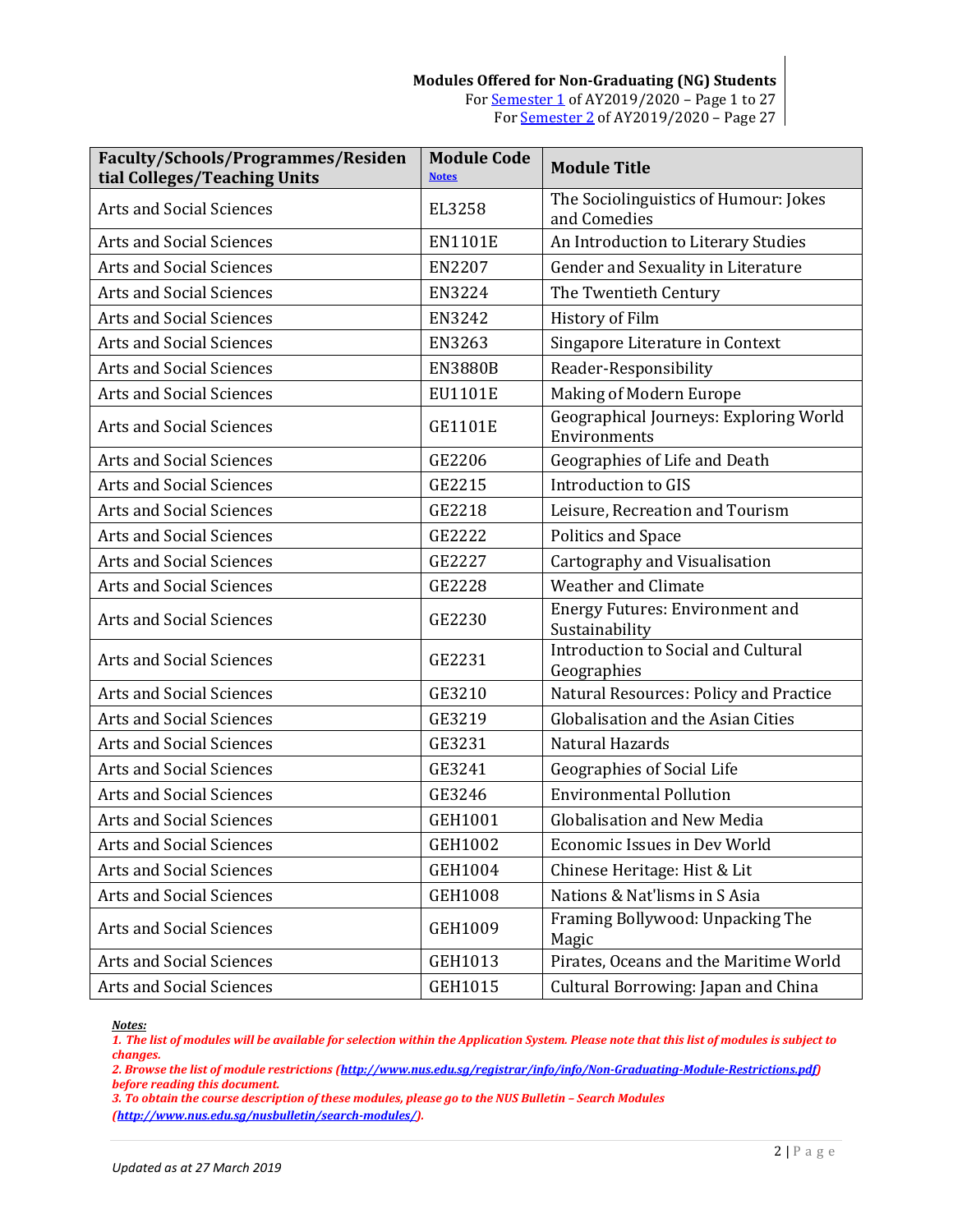| Faculty/Schools/Programmes/Residen<br>tial Colleges/Teaching Units | <b>Module Code</b><br><b>Notes</b> | <b>Module Title</b>                                        |
|--------------------------------------------------------------------|------------------------------------|------------------------------------------------------------|
| <b>Arts and Social Sciences</b>                                    | GEH1051                            | Narrative                                                  |
| <b>Arts and Social Sciences</b>                                    | GEH1053                            | Film Art and Human Concerns                                |
| <b>Arts and Social Sciences</b>                                    | GEH1054                            | Names as Markers of Socio-cultural<br>Identity             |
| <b>Arts and Social Sciences</b>                                    | GEH1059                            | Living in the Nuclear World                                |
| <b>Arts and Social Sciences</b>                                    | GEH1061                            | Representation and Media                                   |
| <b>Arts and Social Sciences</b>                                    | GEH1062                            | Ghosts and Spirits in Society and Culture                  |
| <b>Arts and Social Sciences</b>                                    | GEH1065                            | Art in Society                                             |
| <b>Arts and Social Sciences</b>                                    | GEH1069                            | Art in Asia: Through Media, Style, Space<br>and Time       |
| Arts and Social Sciences                                           | GEH1074                            | Luck                                                       |
| <b>Arts and Social Sciences</b>                                    | GEH1075                            | Life, Disrupted: The Sharing Revolution                    |
| <b>Arts and Social Sciences</b>                                    | <b>GES1002</b>                     | Global EC Dimensions of S'pore                             |
| Arts and Social Sciences                                           | GES1003                            | <b>Changing Landscapes of Singapore</b>                    |
| <b>Arts and Social Sciences</b>                                    | <b>GES1007</b>                     | South Asia in Singapore                                    |
| <b>Arts and Social Sciences</b>                                    | <b>GES1008</b>                     | Ethnicity and Nation-Building: Singapore<br>and Malaysia   |
| <b>Arts and Social Sciences</b>                                    | GES1010                            | Nation-Building in Singapore                               |
| <b>Arts and Social Sciences</b>                                    | GES1011                            | The Evolution of a Global City-State                       |
| <b>Arts and Social Sciences</b>                                    | GES1012                            | Popular Culture in Singapore                               |
| <b>Arts and Social Sciences</b>                                    | <b>GES1028</b>                     | <b>Singapore Society</b>                                   |
| <b>Arts and Social Sciences</b>                                    | GES1029                            | Singapore Film: Performance of Identity                    |
| Arts and Social Sciences                                           | GES1031                            | <b>Culture and Communication in Singapore</b>              |
| <b>Arts and Social Sciences</b>                                    | GES1033                            | Who moved my OB markers?                                   |
| Arts and Social Sciences                                           | GES1034                            | We the Citizens - Understanding<br>Singapore's Politics    |
| Arts and Social Sciences                                           | GES1039                            | <b>Cultural Performances and Practices in</b><br>Singapore |
| Arts and Social Sciences                                           | GES1041                            | <b>Everyday Ethics in Singapore</b>                        |
| Arts and Social Sciences                                           | GET1008                            | Public Speaking and Critical Reasoning                     |
| Arts and Social Sciences                                           | GET1023                            | Thinking Like An Economist                                 |
| Arts and Social Sciences                                           | GET1025                            | <b>Science Fiction and Philosophy</b>                      |
| Arts and Social Sciences                                           | GET1026                            | <b>Effective Reasoning</b>                                 |
| Arts and Social Sciences                                           | GET1028                            | Logic                                                      |

<span id="page-2-0"></span>*1. The list of modules will be available for selection within the Application System. Please note that this list of modules is subject to changes.*

*2. Browse the list of module restrictions [\(http://www.nus.edu.sg/registrar/info/info/Non-Graduating-Module-Restrictions.pdf\)](http://www.nus.edu.sg/registrar/info/info/Non-Graduating-Module-Restrictions.pdf) before reading this document.*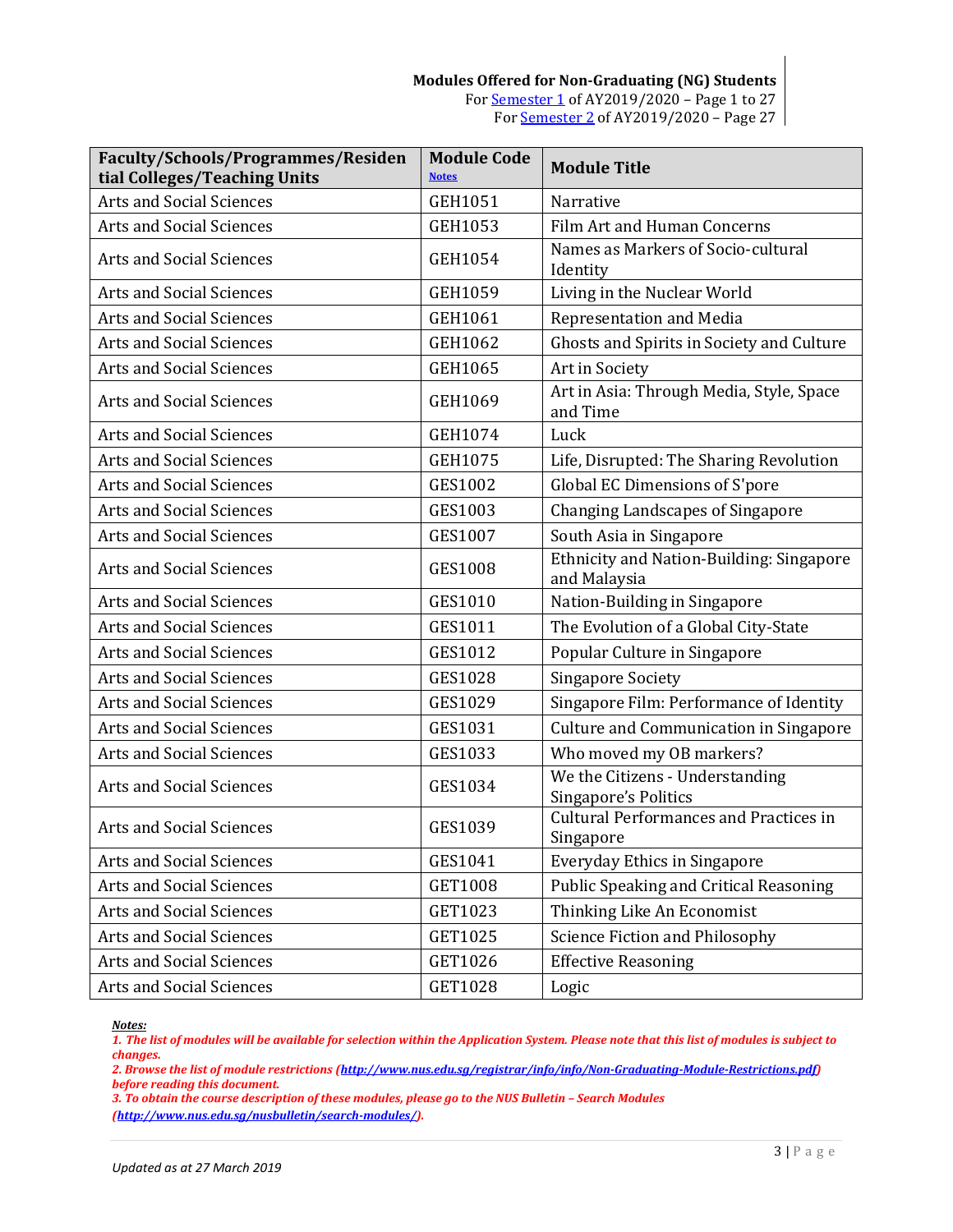| Faculty/Schools/Programmes/Residen<br>tial Colleges/Teaching Units | <b>Module Code</b><br><b>Notes</b> | <b>Module Title</b>                               |
|--------------------------------------------------------------------|------------------------------------|---------------------------------------------------|
| <b>Arts and Social Sciences</b>                                    | GET1029                            | Life, the Universe, and Everything                |
| <b>Arts and Social Sciences</b>                                    | GET1032                            | Building Relationship: Theories and<br>Practice   |
| Arts and Social Sciences                                           | GET1035                            | <b>Critical Perspectives in Advertising</b>       |
| <b>Arts and Social Sciences</b>                                    | GET1037                            | <b>Big Picture History</b>                        |
| <b>Arts and Social Sciences</b>                                    | GL1101E                            | <b>Global Issues</b>                              |
| <b>Arts and Social Sciences</b>                                    | GL2102                             | <b>Global Political Economy</b>                   |
| Arts and Social Sciences                                           | GL2103                             | Global Governance                                 |
| <b>Arts and Social Sciences</b>                                    | <b>HY1101E</b>                     | Asia and the Modern World                         |
| <b>Arts and Social Sciences</b>                                    | HY2207                             | Struggle for Modern China, 1800-1949              |
| Arts and Social Sciences                                           | HY2208                             | Pre-Modern Japan: History and Culture             |
| <b>Arts and Social Sciences</b>                                    | HY2237                             | The U.S.: From Settlement to Superpower           |
| Arts and Social Sciences                                           | HY2245                             | Empires, Colonies and Imperialism                 |
| <b>Arts and Social Sciences</b>                                    | HY2252                             | <b>Introduction to Business History</b>           |
| <b>Arts and Social Sciences</b>                                    | HY2253                             | Christianity in World History                     |
| <b>Arts and Social Sciences</b>                                    | HY3217                             | The Making of Colonial Indochina                  |
| Arts and Social Sciences                                           | HY3226                             | Memory, Heritage & History                        |
| Arts and Social Sciences                                           | HY3242                             | Modern Imperialism                                |
| Arts and Social Sciences                                           | HY3245                             | Engendering History/Historicising<br>Gender       |
| Arts and Social Sciences                                           | HY3257                             | The Philippines: A Social and Cultural<br>History |
| <b>Arts and Social Sciences</b>                                    | JS1101E                            | Introduction to Japanese Studies                  |
| <b>Arts and Social Sciences</b>                                    | JS2212                             | Introduction to Japanese Literature               |
| Arts and Social Sciences                                           | JS2225                             | Marketing and Consumer Culture in<br>Japan        |
| <b>Arts and Social Sciences</b>                                    | <b>JS2228</b>                      | Gender and Sexuality in Japan                     |
| Arts and Social Sciences                                           | JS3216                             | Japanese Film and Literature                      |
| Arts and Social Sciences                                           | JS3223                             | Japan and the Asia-Pacific Region                 |
| Arts and Social Sciences                                           | LAB1201                            | Bahasa Indonesia 1                                |
| Arts and Social Sciences                                           | LAB2201                            | Bahasa Indonesia 2                                |
| Arts and Social Sciences                                           | LAB3201                            | Bahasa Indonesia 3                                |
| Arts and Social Sciences                                           | LAB3202                            | Bahasa Indonesia 4                                |

<span id="page-3-0"></span>*1. The list of modules will be available for selection within the Application System. Please note that this list of modules is subject to changes.*

*2. Browse the list of module restrictions [\(http://www.nus.edu.sg/registrar/info/info/Non-Graduating-Module-Restrictions.pdf\)](http://www.nus.edu.sg/registrar/info/info/Non-Graduating-Module-Restrictions.pdf) before reading this document.*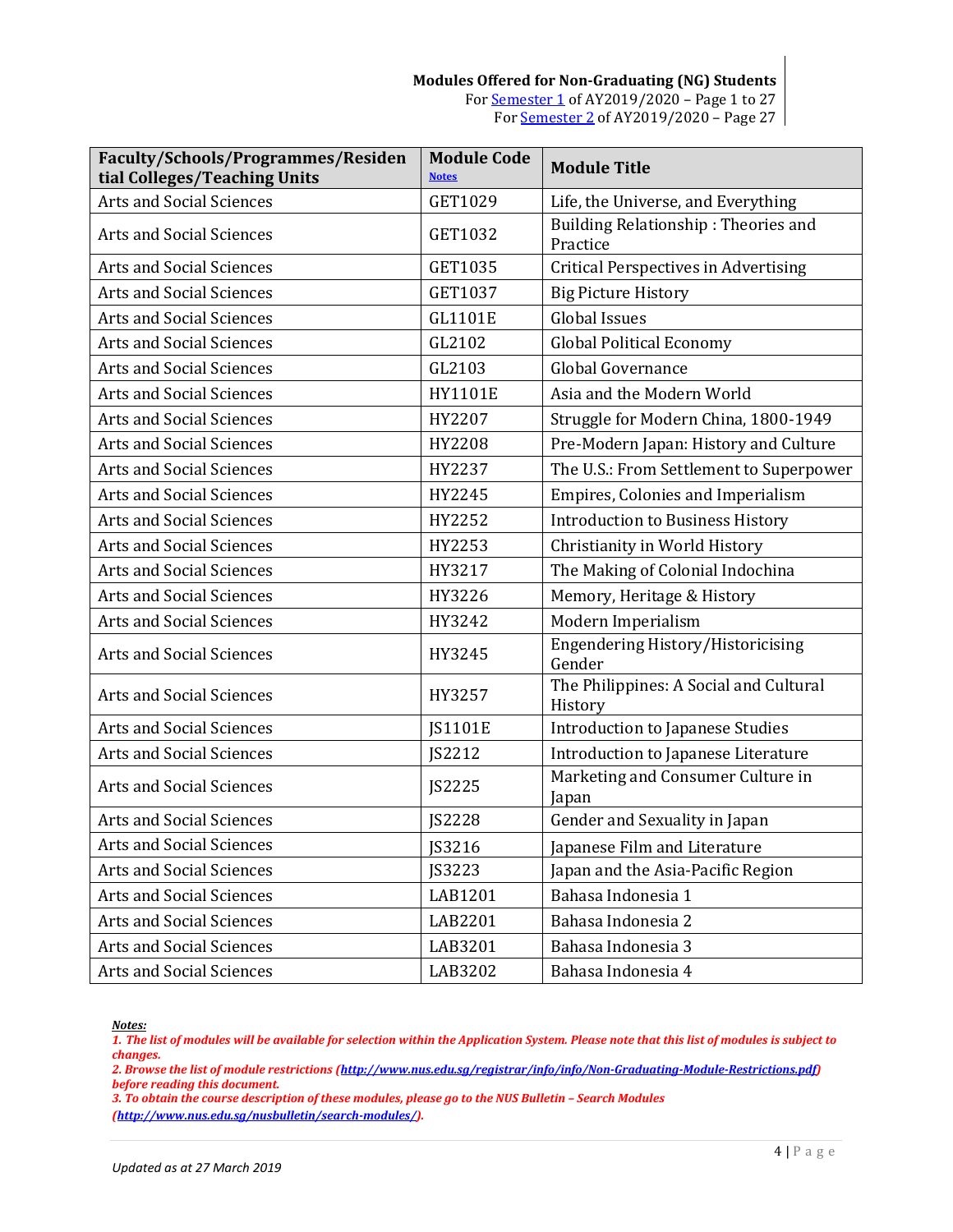| Faculty/Schools/Programmes/Residen<br>tial Colleges/Teaching Units | <b>Module Code</b><br><b>Notes</b> | <b>Module Title</b>                             |
|--------------------------------------------------------------------|------------------------------------|-------------------------------------------------|
| <b>Arts and Social Sciences</b>                                    | LAB4201                            | Bahasa Indonesia 5                              |
| <b>Arts and Social Sciences</b>                                    | LAC1201                            | Chinese 1                                       |
| <b>Arts and Social Sciences</b>                                    | LAC2201                            | Chinese 2                                       |
| Arts and Social Sciences                                           | LAC2202                            | Chinese Characters Writing &<br>Composition     |
| <b>Arts and Social Sciences</b>                                    | LAC3201                            | Chinese 3                                       |
| <b>Arts and Social Sciences</b>                                    | LAC3202                            | Chinese 4                                       |
| <b>Arts and Social Sciences</b>                                    | LAC3203                            | Chinese for Science and Technology              |
| <b>Arts and Social Sciences</b>                                    | LAC4201                            | Chinese 5                                       |
| <b>Arts and Social Sciences</b>                                    | <b>LAF1201</b>                     | French 1                                        |
| <b>Arts and Social Sciences</b>                                    | LAF2201                            | French <sub>2</sub>                             |
| <b>Arts and Social Sciences</b>                                    | LAF4202                            | French 6                                        |
| <b>Arts and Social Sciences</b>                                    | LAG1201                            | German 1                                        |
| <b>Arts and Social Sciences</b>                                    | LAG2201                            | German 2                                        |
| Arts and Social Sciences                                           | LAG3201                            | German 3                                        |
| <b>Arts and Social Sciences</b>                                    | LAG4201                            | German 5                                        |
| <b>Arts and Social Sciences</b>                                    | LAH1201                            | Hindi 1                                         |
| Arts and Social Sciences                                           | LAH2201                            | Hindi 2                                         |
| <b>Arts and Social Sciences</b>                                    | LAH3201                            | Hindi 3                                         |
| <b>Arts and Social Sciences</b>                                    | LAH3202                            | Hindi 4                                         |
| <b>Arts and Social Sciences</b>                                    | LAH4201                            | Hindi 5                                         |
| Arts and Social Sciences                                           | LAJ1201                            | Japanese 1                                      |
| <b>Arts and Social Sciences</b>                                    | LAJ2201                            | Japanese 2                                      |
| <b>Arts and Social Sciences</b>                                    | LAJ2202                            | Japanese 3                                      |
| <b>Arts and Social Sciences</b>                                    | LAJ2203                            | Japanese 4                                      |
| Arts and Social Sciences                                           | LAJ3201                            | Japanese 5                                      |
| Arts and Social Sciences                                           | LAJ3202                            | Japanese 6                                      |
| <b>Arts and Social Sciences</b>                                    | LAJ4205                            | <b>Expository Writing &amp; Public Speaking</b> |
| Arts and Social Sciences                                           | LAK1201                            | Korean 1                                        |
| Arts and Social Sciences                                           | <b>LAL1201</b>                     | Tamil 1                                         |
| <b>Arts and Social Sciences</b>                                    | LAL2201                            | Tamil 2                                         |
| Arts and Social Sciences                                           | LAM1201                            | Malay 1                                         |

<span id="page-4-0"></span>*1. The list of modules will be available for selection within the Application System. Please note that this list of modules is subject to changes.*

*2. Browse the list of module restrictions [\(http://www.nus.edu.sg/registrar/info/info/Non-Graduating-Module-Restrictions.pdf\)](http://www.nus.edu.sg/registrar/info/info/Non-Graduating-Module-Restrictions.pdf) before reading this document.*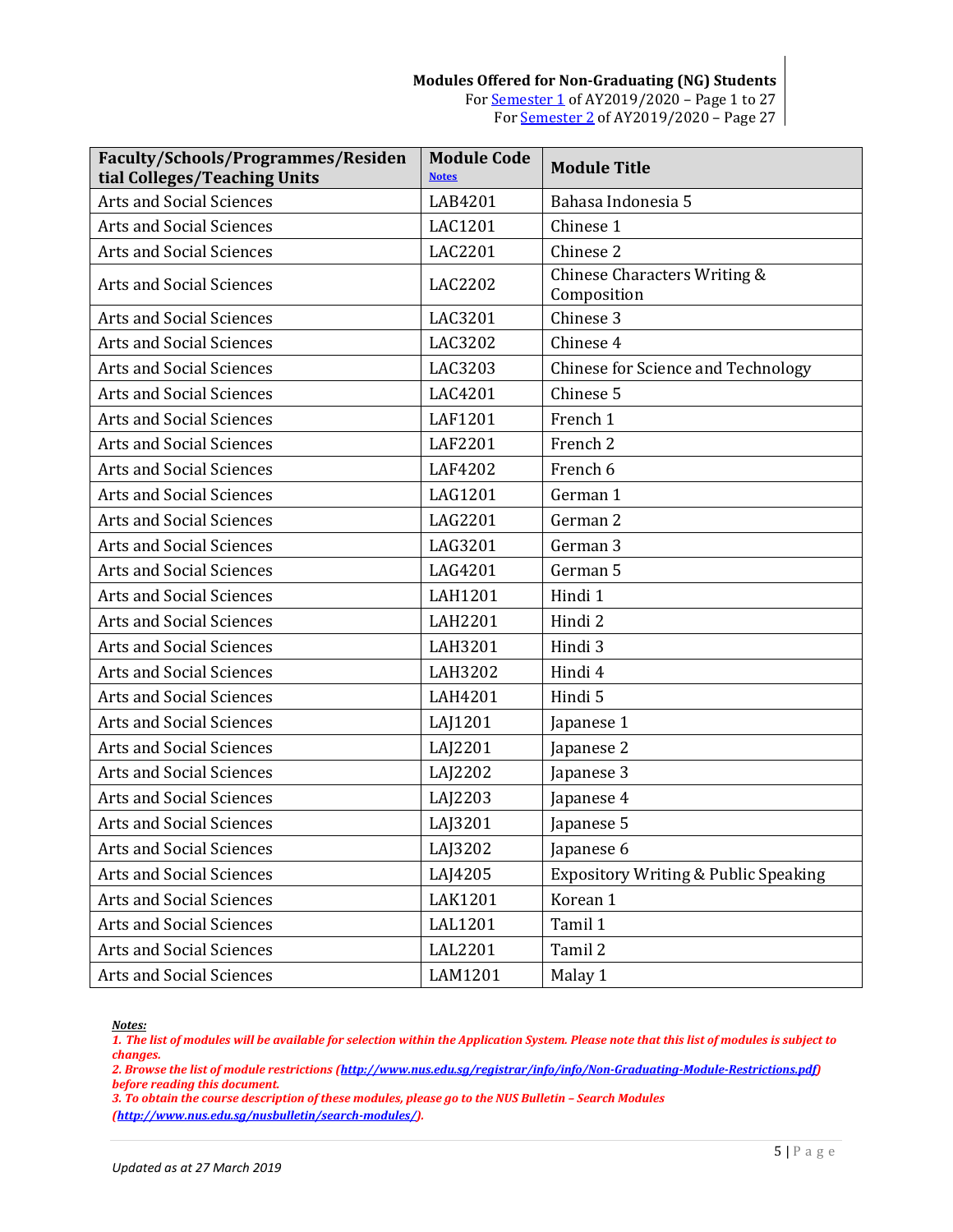**Modules Offered for Non-Graduating (NG) Students** For [Semester 1](#page-0-0) of AY2019/2020 – Page 1 to 27 Fo[r Semester 2](#page-26-0) of AY2019/2020 – Page 27

| Faculty/Schools/Programmes/Residen<br>tial Colleges/Teaching Units | <b>Module Code</b><br><b>Notes</b> | <b>Module Title</b>                                                |
|--------------------------------------------------------------------|------------------------------------|--------------------------------------------------------------------|
| <b>Arts and Social Sciences</b>                                    | LAM2201                            | Malay 2                                                            |
| <b>Arts and Social Sciences</b>                                    | LAM3201                            | Malay 3                                                            |
| <b>Arts and Social Sciences</b>                                    | LAM3202                            | Malay 4                                                            |
| <b>Arts and Social Sciences</b>                                    | LAM4201                            | Malay 5                                                            |
| <b>Arts and Social Sciences</b>                                    | <b>LAR1201</b>                     | Arabic 1                                                           |
| <b>Arts and Social Sciences</b>                                    | <b>LAR2201</b>                     | Arabic 2                                                           |
| <b>Arts and Social Sciences</b>                                    | <b>LAR3201</b>                     | Arabic 3                                                           |
| <b>Arts and Social Sciences</b>                                    | LAR4201                            | Arabic 5                                                           |
| <b>Arts and Social Sciences</b>                                    | LAS1201                            | Spanish 1                                                          |
| <b>Arts and Social Sciences</b>                                    | LAS2201                            | Spanish 2                                                          |
| <b>Arts and Social Sciences</b>                                    | LAS3201                            | Spanish 3                                                          |
| <b>Arts and Social Sciences</b>                                    | LAS4201                            | Spanish 5                                                          |
| <b>Arts and Social Sciences</b>                                    | LAT1201                            | Thai 1                                                             |
| <b>Arts and Social Sciences</b>                                    | LAT2201                            | Thai 2                                                             |
| <b>Arts and Social Sciences</b>                                    | LAT3201                            | Thai 3                                                             |
| <b>Arts and Social Sciences</b>                                    | LAT3202                            | Thai 4                                                             |
| <b>Arts and Social Sciences</b>                                    | LAT4201                            | Thai 5                                                             |
| <b>Arts and Social Sciences</b>                                    | LAV1201                            | Vietnamese 1                                                       |
| <b>Arts and Social Sciences</b>                                    | LAV2201                            | Vietnamese 2                                                       |
| <b>Arts and Social Sciences</b>                                    | LAV3201                            | Vietnamese 3                                                       |
| <b>Arts and Social Sciences</b>                                    | <b>MS1102E</b>                     | Malays - Tradition, Conflict and Change                            |
| <b>Arts and Social Sciences</b>                                    | MS2212                             | Law and Malay Society                                              |
| <b>Arts and Social Sciences</b>                                    | MS2213                             | Malay Families and Households                                      |
| <b>Arts and Social Sciences</b>                                    | MS3218                             | The Religious Life of the Malays                                   |
| <b>Arts and Social Sciences</b>                                    | MS5101                             | SOCIAL SCIENCE AND MALAY STUDIES                                   |
| <b>Arts and Social Sciences</b>                                    | MS6201                             | Literature and Art in Malay Society                                |
| <b>Arts and Social Sciences</b>                                    | <b>NM1101E</b>                     | Communications, New Media and Society                              |
| Arts and Social Sciences                                           | NM2201                             | <b>Intercultural Communication</b>                                 |
| <b>Arts and Social Sciences</b>                                    | NM2213                             | <b>Introduction to Human-Computer</b><br><b>Interaction Design</b> |
| Arts and Social Sciences                                           | NM2219                             | Principles of Communication<br>Management                          |

<span id="page-5-0"></span>*1. The list of modules will be available for selection within the Application System. Please note that this list of modules is subject to changes.*

*2. Browse the list of module restrictions [\(http://www.nus.edu.sg/registrar/info/info/Non-Graduating-Module-Restrictions.pdf\)](http://www.nus.edu.sg/registrar/info/info/Non-Graduating-Module-Restrictions.pdf) before reading this document.*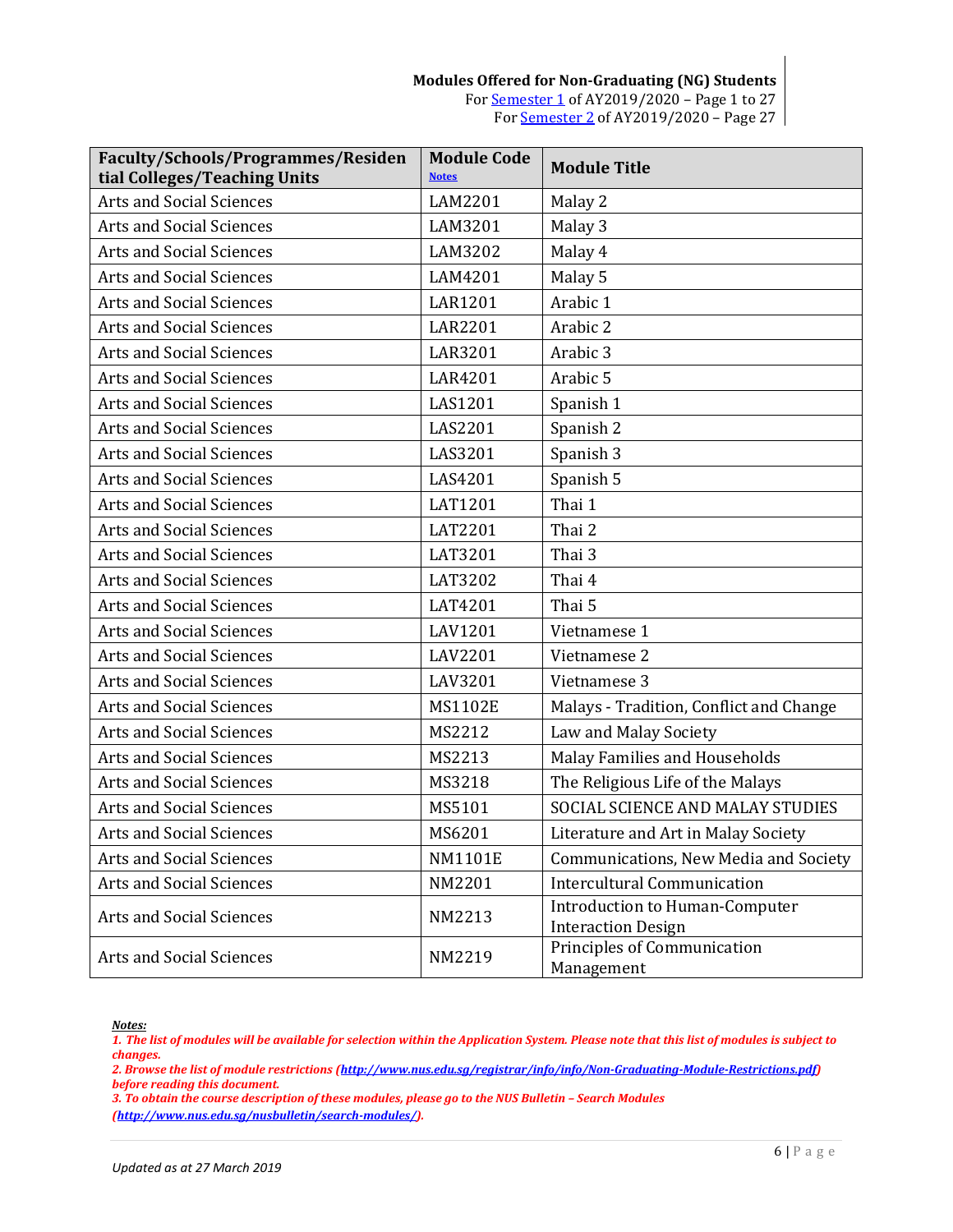#### **Modules Offered for Non-Graduating (NG) Students** For [Semester 1](#page-0-0) of AY2019/2020 – Page 1 to 27 Fo[r Semester 2](#page-26-0) of AY2019/2020 – Page 27

| Faculty/Schools/Programmes/Residen<br>tial Colleges/Teaching Units | <b>Module Code</b><br><b>Notes</b> | <b>Module Title</b>                                        |
|--------------------------------------------------------------------|------------------------------------|------------------------------------------------------------|
| <b>Arts and Social Sciences</b>                                    | NM2220                             | <b>Introduction to Media Writing</b>                       |
| <b>Arts and Social Sciences</b>                                    | NM2303                             | Fake News, Lies and Spin: How to Sift<br>Fact from Fiction |
| <b>Arts and Social Sciences</b>                                    | NM3217                             | Design for Strategic Communications                        |
| <b>Arts and Social Sciences</b>                                    | NM3239                             | Retrieving, Exploring and Analysing Data                   |
| <b>Arts and Social Sciences</b>                                    | <b>PE3101P</b>                     | Decision Theory and Social Choice                          |
| <b>Arts and Social Sciences</b>                                    | PH2206                             | <b>Founders of Modern Philosophy</b>                       |
| <b>Arts and Social Sciences</b>                                    | PH2211                             | Philosophy of Religion                                     |
| <b>Arts and Social Sciences</b>                                    | PH2222                             | Greek Philosophy (Socrates and Plato)                      |
| <b>Arts and Social Sciences</b>                                    | PH2243                             | Epistemology                                               |
| <b>Arts and Social Sciences</b>                                    | PH2241                             | Philosophy of Mind                                         |
| <b>Arts and Social Sciences</b>                                    | PH2224                             | Philosophy and Film                                        |
| <b>Arts and Social Sciences</b>                                    | PH3203                             | Moral Philosophy                                           |
| <b>Arts and Social Sciences</b>                                    | PH3246                             | Paradoxes                                                  |
| <b>Arts and Social Sciences</b>                                    | PH3206                             | <b>Recent Philosophy</b>                                   |
| <b>Arts and Social Sciences</b>                                    | <b>PL1101E</b>                     | <b>Introduction to Psychology</b>                          |
| <b>Arts and Social Sciences</b>                                    | PL3232                             | <b>Biological Psychology</b>                               |
| <b>Arts and Social Sciences</b>                                    | PL3233                             | <b>Cognitive Psychology</b>                                |
| <b>Arts and Social Sciences</b>                                    | PL3234                             | Developmental Psychology                                   |
| <b>Arts and Social Sciences</b>                                    | PL3235                             | Social Psychology                                          |
| <b>Arts and Social Sciences</b>                                    | PL3236                             | <b>Abnormal Psychology</b>                                 |
| Arts and Social Sciences                                           | PL3239                             | Industrial and Organisational Psychology                   |
| <b>Arts and Social Sciences</b>                                    | PL3240                             | <b>Group Dynamics</b>                                      |
| <b>Arts and Social Sciences</b>                                    | PL3244                             | <b>Adolescent Psychology</b>                               |
| <b>Arts and Social Sciences</b>                                    | PL3252                             | Social-Cognitive Perspectives on<br>Emotion                |
| Arts and Social Sciences                                           | <b>PS1101E</b>                     | <b>Introduction to Politics</b>                            |
| Arts and Social Sciences                                           | PS2237                             | <b>Introduction to International Relations</b>             |
| <b>Arts and Social Sciences</b>                                    | PS2240                             | Introduction to Public Administration                      |
| Arts and Social Sciences                                           | PS2248                             | <b>Chinese Politics</b>                                    |
| Arts and Social Sciences                                           | PS2249                             | Government and Politics of Singapore                       |
| Arts and Social Sciences                                           | PS2251                             | The Region in the Postcolonial World                       |

<span id="page-6-0"></span>*Notes:*

*1. The list of modules will be available for selection within the Application System. Please note that this list of modules is subject to changes.*

*2. Browse the list of module restrictions [\(http://www.nus.edu.sg/registrar/info/info/Non-Graduating-Module-Restrictions.pdf\)](http://www.nus.edu.sg/registrar/info/info/Non-Graduating-Module-Restrictions.pdf) before reading this document.*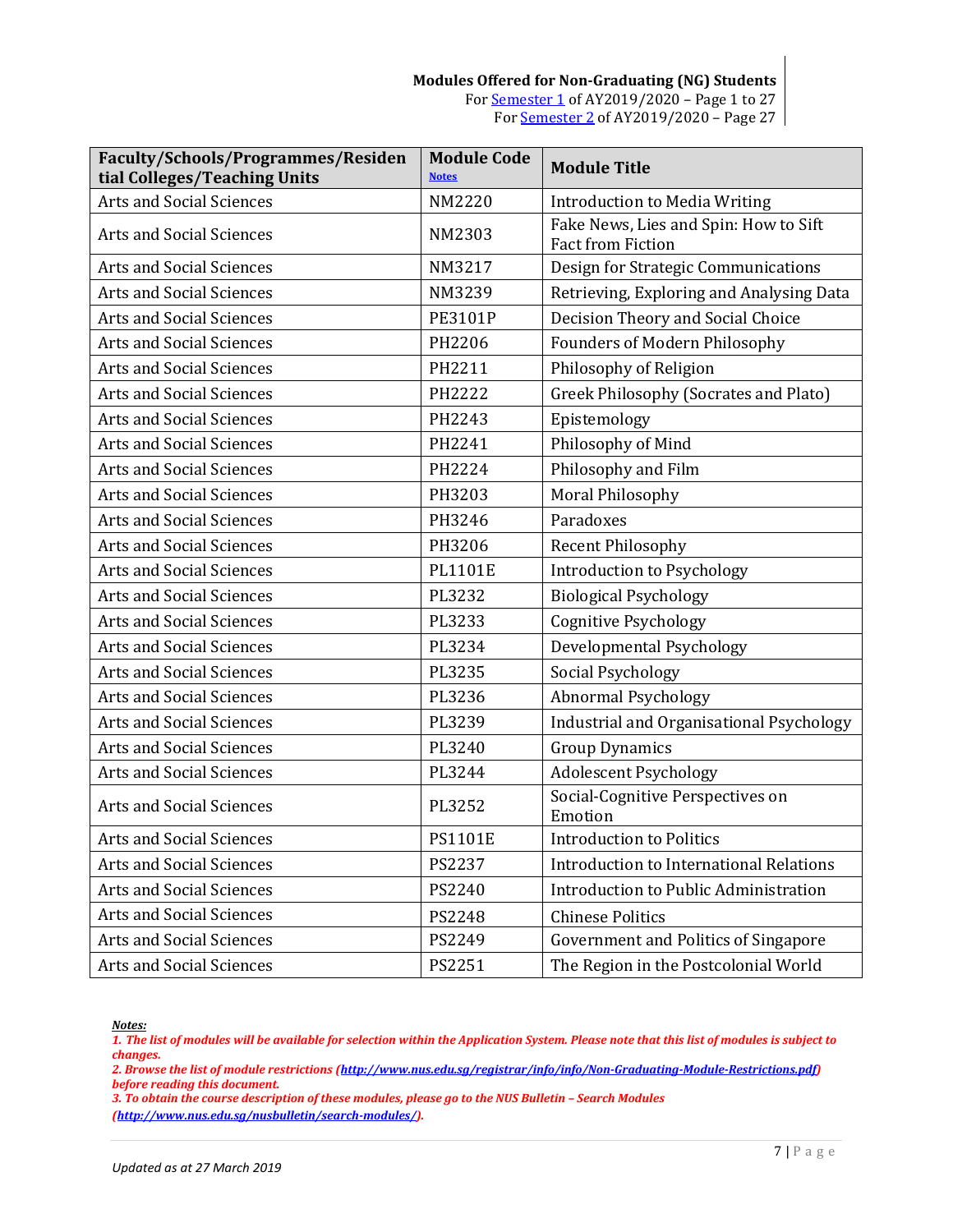| Faculty/Schools/Programmes/Residen<br>tial Colleges/Teaching Units | <b>Module Code</b><br><b>Notes</b> | <b>Module Title</b>                              |
|--------------------------------------------------------------------|------------------------------------|--------------------------------------------------|
| <b>Arts and Social Sciences</b>                                    | PS2255                             | Politics of the Middle East                      |
| <b>Arts and Social Sciences</b>                                    | PS2258                             | <b>Introduction to Political Theory</b>          |
| <b>Arts and Social Sciences</b>                                    | PS3236                             | Ethnicity and Religion in Asian Politics         |
| <b>Arts and Social Sciences</b>                                    | PS3238                             | <b>International Political Economy</b>           |
| <b>Arts and Social Sciences</b>                                    | PS3242                             | <b>US Foreign Policy</b>                         |
| <b>Arts and Social Sciences</b>                                    | PS3257                             | Political Inquiry                                |
| <b>Arts and Social Sciences</b>                                    | PS3263                             | <b>Comparative Study of Development</b>          |
| <b>Arts and Social Sciences</b>                                    | PS3267                             | <b>German Political Thought</b>                  |
| <b>Arts and Social Sciences</b>                                    | PS3274                             | <b>Environmental Politics</b>                    |
| <b>Arts and Social Sciences</b>                                    | PS3311                             | <b>International Ethics</b>                      |
| <b>Arts and Social Sciences</b>                                    | <b>SC1101E</b>                     | <b>Making Sense of Society</b>                   |
| <b>Arts and Social Sciences</b>                                    | SC2101                             | Methods of Social Research                       |
| <b>Arts and Social Sciences</b>                                    | SC2209                             | Money, Business and Social Networks              |
| <b>Arts and Social Sciences</b>                                    | SC2214                             | Media and Culture                                |
| <b>Arts and Social Sciences</b>                                    | SC2215                             | The Sociology of Food                            |
| <b>Arts and Social Sciences</b>                                    | <b>SC2218</b>                      | Anthropology and the Human Condition             |
| <b>Arts and Social Sciences</b>                                    | SC3101                             | Social Thought & Social Theory                   |
| <b>Arts and Social Sciences</b>                                    | SC3203                             | Race and Ethnic Relations                        |
| <b>Arts and Social Sciences</b>                                    | SC3204                             | Sociology of Education                           |
| <b>Arts and Social Sciences</b>                                    | SC3207                             | Cultures of Kinship                              |
| <b>Arts and Social Sciences</b>                                    | <b>SC3228</b>                      | Senses and Society                               |
| <b>Arts and Social Sciences</b>                                    | <b>SE1101E</b>                     | Southeast Asia: A Changing Region                |
| <b>Arts and Social Sciences</b>                                    | SE2213                             | Politics in Southeast Asia                       |
| <b>Arts and Social Sciences</b>                                    | SE2219                             | <b>Culture and Power in Southeast Asia</b>       |
| <b>Arts and Social Sciences</b>                                    | SE3211                             | Religion, Society & Politics in SE Asia          |
| <b>Arts and Social Sciences</b>                                    | SE3214                             | Heritage and Heritagescapes in<br>Southeast Asia |
| <b>Arts and Social Sciences</b>                                    | SE4210                             | Ancient Kingdoms of Southeast Asia               |
| <b>Arts and Social Sciences</b>                                    | SE4217                             | Southeast Asia in the Global Economy             |
| <b>Arts and Social Sciences</b>                                    | SE4225                             | THE COLD WAR IN SOUTHEAST ASIA                   |
| <b>Arts and Social Sciences</b>                                    | SE5221                             | Landscapes of Southeast Asia                     |

<span id="page-7-0"></span>*1. The list of modules will be available for selection within the Application System. Please note that this list of modules is subject to changes.*

*2. Browse the list of module restrictions [\(http://www.nus.edu.sg/registrar/info/info/Non-Graduating-Module-Restrictions.pdf\)](http://www.nus.edu.sg/registrar/info/info/Non-Graduating-Module-Restrictions.pdf) before reading this document.*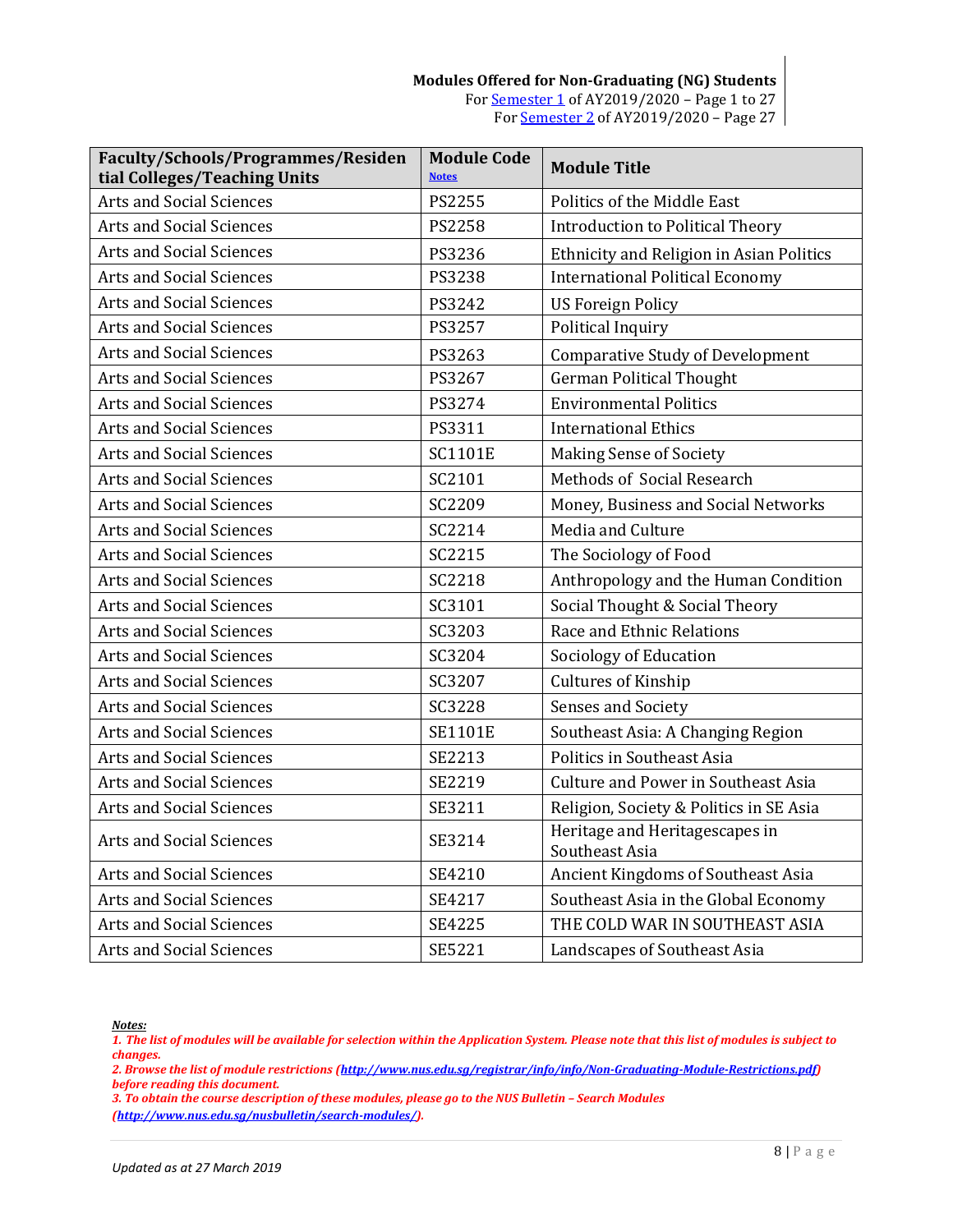#### **Modules Offered for Non-Graduating (NG) Students** For [Semester 1](#page-0-0) of AY2019/2020 – Page 1 to 27 Fo[r Semester 2](#page-26-0) of AY2019/2020 – Page 27

| Faculty/Schools/Programmes/Residen<br>tial Colleges/Teaching Units | <b>Module Code</b><br><b>Notes</b>                                                                                                                                                                  | <b>Module Title</b>                          |
|--------------------------------------------------------------------|-----------------------------------------------------------------------------------------------------------------------------------------------------------------------------------------------------|----------------------------------------------|
| <b>Arts and Social Sciences</b>                                    | <b>SE5222</b>                                                                                                                                                                                       | THE ARTS IN CONTEMPORARY<br>SOUTHEAST ASIA   |
| <b>Arts and Social Sciences</b>                                    | SE5243                                                                                                                                                                                              | <b>COUNTRY STUDIES: INDONESIA</b>            |
| <b>Arts and Social Sciences</b>                                    | SE5247                                                                                                                                                                                              | <b>Country Studies: Vietnam</b>              |
| <b>Arts and Social Sciences</b>                                    | <b>SN1101E</b>                                                                                                                                                                                      | South Asia: People, Culture, Develop'm       |
| <b>Arts and Social Sciences</b>                                    | SN2213                                                                                                                                                                                              | Governance and Politics in South Asia        |
| <b>Arts and Social Sciences</b>                                    | SN2261                                                                                                                                                                                              | The Emergence of Contemporary South<br>Asia  |
| <b>Arts and Social Sciences</b>                                    | SN2275                                                                                                                                                                                              | <b>Contemporary Tamil Literature</b>         |
| <b>Arts and Social Sciences</b>                                    | SN2277                                                                                                                                                                                              | Indian Communities in Southeast Asia         |
| <b>Arts and Social Sciences</b>                                    | SN3223                                                                                                                                                                                              | <b>International Relations of South Asia</b> |
| <b>Arts and Social Sciences</b>                                    | SN3274                                                                                                                                                                                              | South Asian Cinema                           |
| Arts and Social Sciences                                           | SN3281                                                                                                                                                                                              | The Story of Indian Business                 |
| Arts and Social Sciences                                           | SW1101E                                                                                                                                                                                             | Social Work: A Heart-Head-Hand<br>Connection |
| Arts and Social Sciences                                           | SW2104                                                                                                                                                                                              | Human Development over the Lifespan          |
| <b>Arts and Social Sciences</b>                                    | SW3101                                                                                                                                                                                              | Social Work Research Methods                 |
| <b>Arts and Social Sciences</b>                                    | SW3207                                                                                                                                                                                              | Social Work in Medical Settings              |
| Arts and Social Sciences                                           | <b>TS1101E</b>                                                                                                                                                                                      | Introduction to Theatre and Performance      |
| <b>Arts and Social Sciences</b>                                    | <b>TS2221</b>                                                                                                                                                                                       | <b>Global Theatres</b>                       |
| <b>Arts and Social Sciences</b>                                    | TS2233                                                                                                                                                                                              | <b>Making Contemporary Performance</b>       |
| Arts and Social Sciences                                           | TS2236                                                                                                                                                                                              | <b>Crossing Boundaries in Performance</b>    |
| <b>Arts and Social Sciences</b>                                    | TS2240                                                                                                                                                                                              | Voice Studies and Production                 |
| <b>Arts and Social Sciences</b>                                    | <b>TS2880A</b>                                                                                                                                                                                      | Modern Drama in Asia                         |
| <b>Arts and Social Sciences</b>                                    | TS3222                                                                                                                                                                                              | <b>Applied Theatre</b>                       |
| Arts and Social Sciences                                           | TS3234                                                                                                                                                                                              | Performance and Popular Culture              |
| Arts and Social Sciences                                           | TS3238                                                                                                                                                                                              | Acting for the Screen                        |
| <b>Arts and Social Sciences</b>                                    | TS3240                                                                                                                                                                                              | Theatre Criticism                            |
| Arts and Social Sciences                                           | TS3246                                                                                                                                                                                              | Shakespeare and Asian Performances           |
| <b>Arts and Social Sciences</b>                                    | XD3103                                                                                                                                                                                              | <b>Planet Earth</b>                          |
| <b>Business</b>                                                    | Only nominated students from the NUS Business School's<br>exchange partners are eligible to apply for Business<br>modules. Refer to the list of <b>Module Restrictions</b> for more<br>information. |                                              |

<span id="page-8-0"></span>*Notes:*

*1. The list of modules will be available for selection within the Application System. Please note that this list of modules is subject to changes.*

*2. Browse the list of module restrictions [\(http://www.nus.edu.sg/registrar/info/info/Non-Graduating-Module-Restrictions.pdf\)](http://www.nus.edu.sg/registrar/info/info/Non-Graduating-Module-Restrictions.pdf) before reading this document.*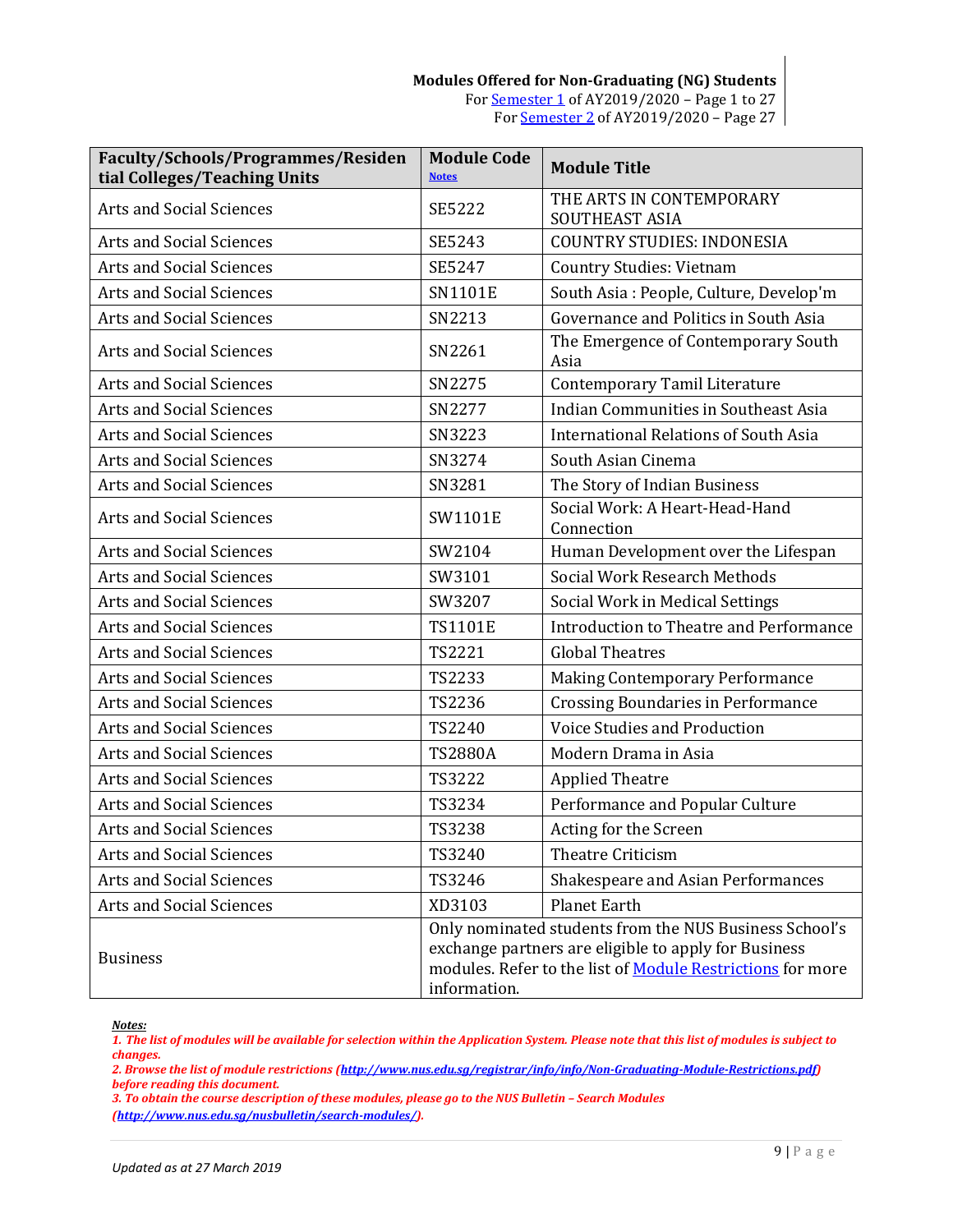| <b>Faculty/Schools/Programmes/Residen</b><br>tial Colleges/Teaching Units | <b>Module Code</b><br><b>Notes</b> | <b>Module Title</b>                                              |
|---------------------------------------------------------------------------|------------------------------------|------------------------------------------------------------------|
| Computing                                                                 | BT1101                             | <b>Introduction to Business Analytics</b>                        |
| Computing                                                                 | BT2101                             | Decision Making Methods and Tools                                |
| Computing                                                                 | BT2102                             | Data Management and Visualisation                                |
| Computing                                                                 | BT3102                             | <b>Computational Methods for Business</b><br>Analytics           |
| Computing                                                                 | BT3103                             | Application Systems Development for<br><b>Business Analytics</b> |
| Computing                                                                 | BT4212                             | Search Engine Optimization and<br>Analytics                      |
| Computing                                                                 | BT4221                             | <b>Big Data Techniques and Technologies</b>                      |
| Computing                                                                 | BT4240                             | Machine Learning for Predictive Data<br>Analytics                |
| Computing                                                                 | CS1010                             | <b>Programming Methodology</b>                                   |
| Computing                                                                 | <b>CS1010E</b>                     | <b>Programming Methodology</b>                                   |
| Computing                                                                 | CS1010I                            | <b>Programming Methodology</b>                                   |
| Computing                                                                 | CS1231                             | <b>Discrete Structures</b>                                       |
| Computing                                                                 | CS2030                             | Programming Methodology II                                       |
| Computing                                                                 | <b>CS2040C</b>                     | Data Structures and Algorithms                                   |
| Computing                                                                 | CS2100                             | <b>Computer Organisation</b>                                     |
| Computing                                                                 | CS2104                             | <b>Programming Language Concepts</b>                             |
| Computing                                                                 | CS2105                             | <b>Introduction to Computer Networks</b>                         |
| Computing                                                                 | CS2106                             | <b>Introduction to Operating Systems</b>                         |
| Computing                                                                 | CS2107                             | <b>Introduction to Information Security</b>                      |
| Computing                                                                 | CS2113                             | Software Engineering & Object-Oriented<br>Programming            |
| Computing                                                                 | CS2220                             | <b>Introduction to Computational Biology</b>                     |
| Computing                                                                 | CS3103                             | <b>Computer Networks Practice</b>                                |
| Computing                                                                 | CS3210                             | <b>Parallel Computing</b>                                        |
| Computing                                                                 | CS3219                             | Software Engineering Principles and<br>Patterns                  |
| Computing                                                                 | CS3230                             | Design and Analysis of Algorithms                                |
| Computing                                                                 | CS3235                             | <b>Computer Security</b>                                         |
| Computing                                                                 | CS3240                             | <b>Interaction Design</b>                                        |
| Computing                                                                 | CS3241                             | <b>Computer Graphics</b>                                         |

<span id="page-9-0"></span>*1. The list of modules will be available for selection within the Application System. Please note that this list of modules is subject to changes.*

*2. Browse the list of module restrictions [\(http://www.nus.edu.sg/registrar/info/info/Non-Graduating-Module-Restrictions.pdf\)](http://www.nus.edu.sg/registrar/info/info/Non-Graduating-Module-Restrictions.pdf) before reading this document.*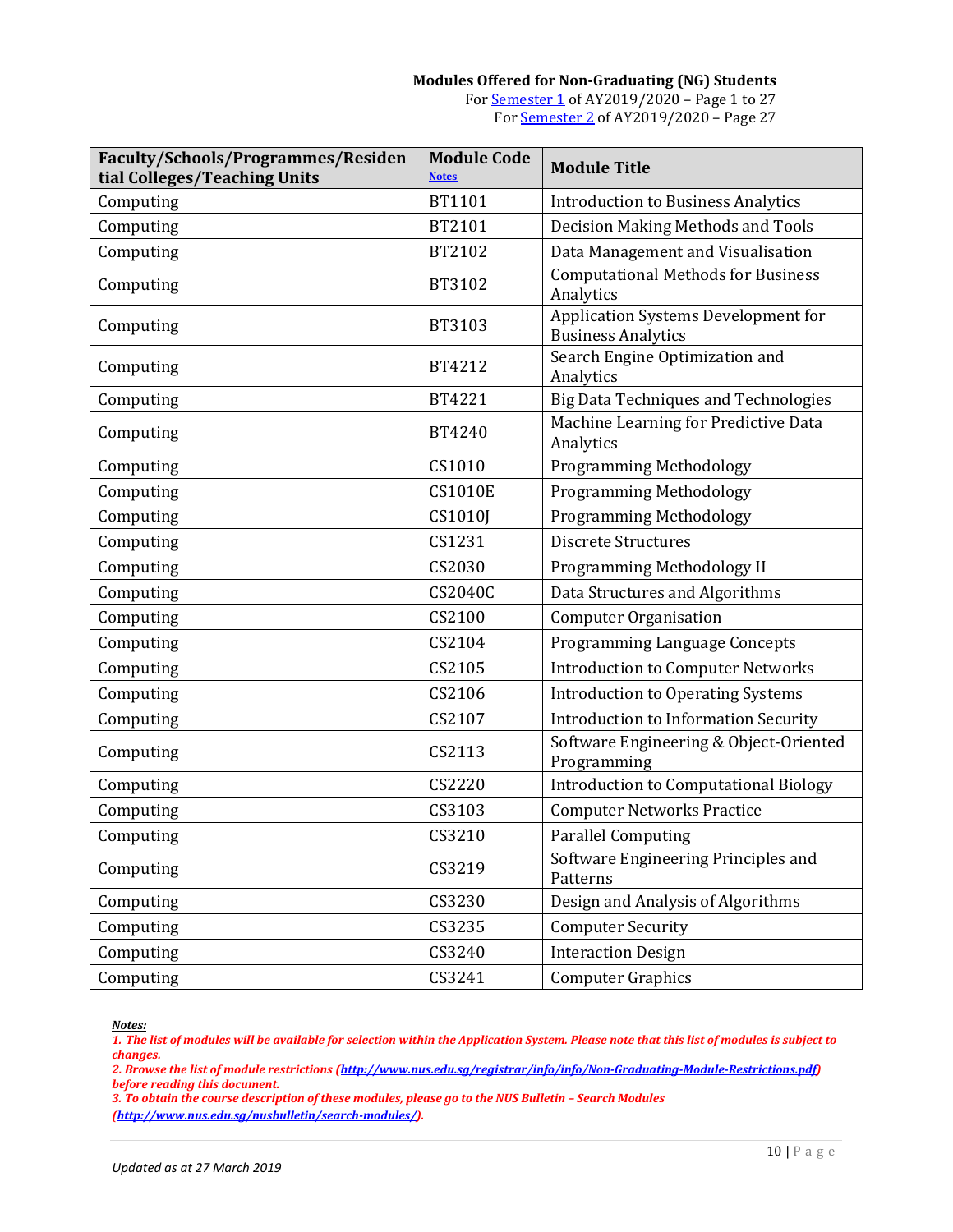| Faculty/Schools/Programmes/Residen<br>tial Colleges/Teaching Units | <b>Module Code</b><br><b>Notes</b> | <b>Module Title</b>                                             |
|--------------------------------------------------------------------|------------------------------------|-----------------------------------------------------------------|
| Computing                                                          | CS4211                             | <b>Formal Methods for Software</b><br>Engineering               |
| Computing                                                          | CS4212                             | <b>Compiler Design</b>                                          |
| Computing                                                          | CS4223                             | Multi-core Architectures                                        |
| Computing                                                          | CS4224                             | <b>Distributed Databases</b>                                    |
| Computing                                                          | CS4226                             | <b>Internet Architecture</b>                                    |
| Computing                                                          | CS4232                             | Theory of Computation                                           |
| Computing                                                          | CS4234                             | <b>Optimisation Algorithms</b>                                  |
| Computing                                                          | CS4236                             | <b>Cryptography Theory and Practice</b>                         |
| Computing                                                          | CS4239                             | <b>Software Security</b>                                        |
| Computing                                                          | CS4243                             | <b>Computer Vision and Pattern</b><br>Recognition               |
| Computing                                                          | CS4246                             | AI Planning and Decision Making                                 |
| Computing                                                          | CS4248                             | <b>Natural Language Processing</b>                              |
| Computing                                                          | CS4249                             | Phenomena and Theories of Human-<br><b>Computer Interaction</b> |
| Computing                                                          | CS4261                             | Algorithmic Mechanism Design                                    |
| Computing                                                          | CS4351                             | Real-Time Graphics                                              |
| Computing                                                          | CS5219                             | <b>Automated Software Validation</b>                            |
| Computing                                                          | CS5229                             | <b>Advanced Computer Networks</b>                               |
| Computing                                                          | CS5231                             | <b>Systems Security</b>                                         |
| Computing                                                          | CS5234                             | <b>Combinatorial and Graph Algorithms</b>                       |
| Computing                                                          | CS5236                             | <b>Advanced Automata Theory</b>                                 |
| Computing                                                          | CS5239                             | <b>Computer System Performance Analysis</b>                     |
| Computing                                                          | CS5240                             | Theoretical Foundations in MultiMedia                           |
| Computing                                                          | CS5331                             | Web Security                                                    |
| Computing                                                          | CS6202                             | <b>Advanced Topics in Programming</b><br>Languages              |
| Computing                                                          | CS6203                             | <b>Advanced Topics in Database Systems</b>                      |
| Computing                                                          | CS6231                             | <b>Topics in System Security</b>                                |
| Computing                                                          | CS6234                             | <b>Advanced Algorithms</b>                                      |
| Computing                                                          | CS6285                             | Topics in Computer Science VI:<br>Pseudorandomness              |

<span id="page-10-0"></span>*1. The list of modules will be available for selection within the Application System. Please note that this list of modules is subject to changes.*

*2. Browse the list of module restrictions [\(http://www.nus.edu.sg/registrar/info/info/Non-Graduating-Module-Restrictions.pdf\)](http://www.nus.edu.sg/registrar/info/info/Non-Graduating-Module-Restrictions.pdf) before reading this document.*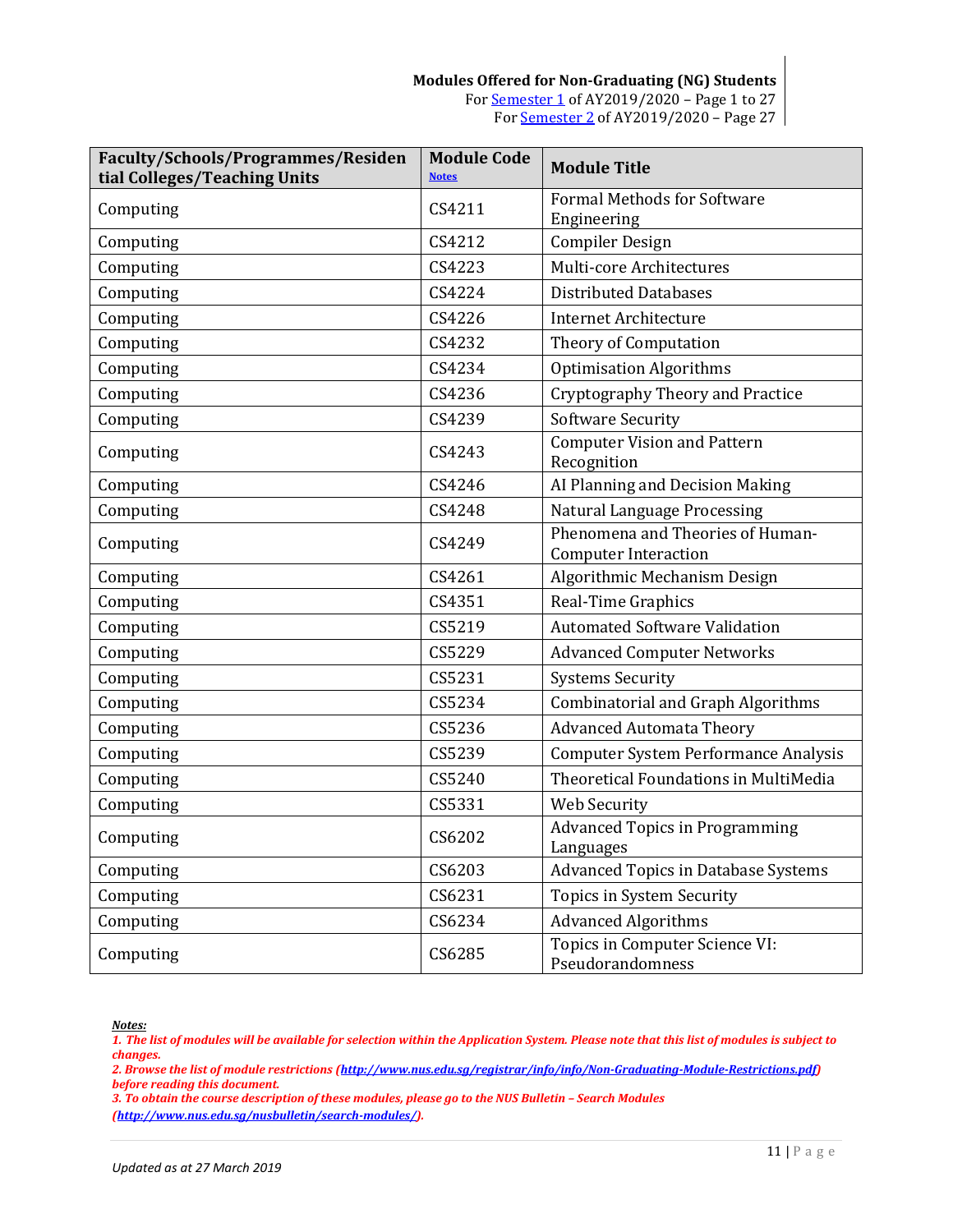| Faculty/Schools/Programmes/Residen<br>tial Colleges/Teaching Units | <b>Module Code</b><br><b>Notes</b> | <b>Module Title</b>                                     |
|--------------------------------------------------------------------|------------------------------------|---------------------------------------------------------|
| Computing                                                          | CS6880                             | <b>Advanced Topics in Software</b><br>Engineering       |
| Computing                                                          | IS1103                             | IS Innovations in Organisations and<br>Society          |
| Computing                                                          | IS2102                             | Enterprise Systems Architecture and<br>Design           |
| Computing                                                          | IS3150                             | Digital Media Marketing                                 |
| Computing                                                          | IS3240                             | Digital Platform Strategy and<br>Architecture           |
| Computing                                                          | IS4100                             | <b>IT Project Management</b>                            |
| Computing                                                          | IS4204                             | IT Governance                                           |
| Computing                                                          | IS4231                             | <b>Information Security Management</b>                  |
| Computing                                                          | IS4234                             | Quality Control and Audit of IS                         |
| Computing                                                          | IS5002                             | <b>Digital Transformation</b>                           |
| Computing                                                          | IS5003                             | <b>Platform Design and Economy</b>                      |
| Computing                                                          | IS5005                             | Digital Engagement                                      |
| Computing                                                          | IS5006                             | <b>Intelligent System Deployment</b>                    |
| Computing                                                          | IS5117                             | Digital Government                                      |
| Computing                                                          | IS6002                             | Quantitative Methods for IS Research                    |
| Computing                                                          | IS6004                             | <b>Econometrics for IS Research</b>                     |
| Design and Environment                                             | AR2221                             | History and Theory of Southeast Asia<br>Architecture    |
| Design and Environment                                             | AR2225                             | <b>Reading Visual Images</b>                            |
| Design and Environment                                             | AR3101                             | Design 5                                                |
| Design and Environment                                             | AR3223                             | Introduction to Urbanism                                |
| Design and Environment                                             | AR5321                             | <b>Advanced Architectural Integration</b>               |
| Design and Environment                                             | AR5601                             | <b>Urban Design Theory and Praxis</b>                   |
| Design and Environment                                             | AR5801                             | Options Design Research Studio 1                        |
| Design and Environment                                             | BPS5111                            | <b>Integrated Building Design</b>                       |
| Design and Environment                                             | <b>BPS5221</b>                     | Microclimate Design                                     |
| Design and Environment                                             | <b>BPS5223</b>                     | <b>Building Energy Performance - Passive</b><br>Systems |
| Design and Environment                                             | <b>BPS5224</b>                     | <b>Building Energy Performance - Active</b><br>Systems  |

<span id="page-11-0"></span>*1. The list of modules will be available for selection within the Application System. Please note that this list of modules is subject to changes.*

*2. Browse the list of module restrictions [\(http://www.nus.edu.sg/registrar/info/info/Non-Graduating-Module-Restrictions.pdf\)](http://www.nus.edu.sg/registrar/info/info/Non-Graduating-Module-Restrictions.pdf) before reading this document.*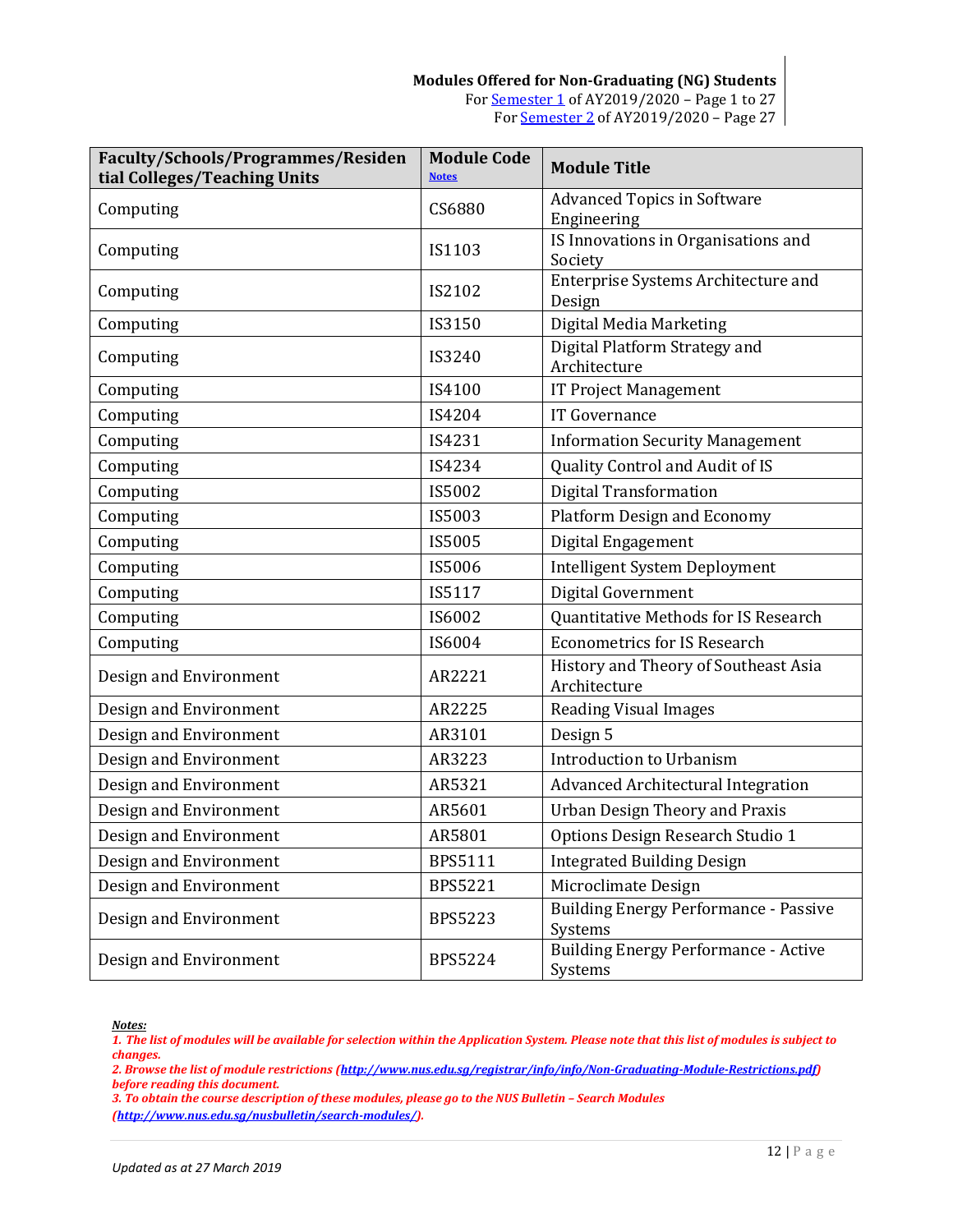#### **Modules Offered for Non-Graduating (NG) Students** For [Semester 1](#page-0-0) of AY2019/2020 – Page 1 to 27 Fo[r Semester 2](#page-26-0) of AY2019/2020 – Page 27

| Faculty/Schools/Programmes/Residen<br>tial Colleges/Teaching Units | <b>Module Code</b><br><b>Notes</b> | <b>Module Title</b>                                         |
|--------------------------------------------------------------------|------------------------------------|-------------------------------------------------------------|
| Design and Environment                                             | <b>BPS5229</b>                     | Data Science for the Built Environment                      |
| Design and Environment                                             | <b>DEP5102</b>                     | Urban Planning History & Theory                             |
| Design and Environment                                             | GES1019                            | Managing Singapore's Built Environment                      |
| Design and Environment                                             | <b>ID1223</b>                      | History & Theory Of Industrial Design                       |
| Design and Environment                                             | ID2105                             | Design for Context and Sustainability                       |
| Design and Environment                                             | ID2323                             | <b>Technology for Design</b>                                |
| Design and Environment                                             | ID3105                             | Design Platforms 2                                          |
| Design and Environment                                             | ID3124                             | <b>Creative Communication &amp; Design</b><br>Argumentation |
| Design and Environment                                             | ID3125                             | Colours, Materials & Finishing                              |
| Design and Environment                                             | LA4203                             | History and Theory of Landscape<br>Architecture             |
| Design and Environment                                             | PF2205                             | Project Finance                                             |
| Design and Environment                                             | PF2502                             | Development Technology and<br>Management                    |
| Design and Environment                                             | PF3205                             | <b>Advanced Measurement</b>                                 |
| Design and Environment                                             | PF3206                             | Project Scheduling and Control                              |
| Design and Environment                                             | PF3208                             | Project Leadership                                          |
| Design and Environment                                             | PF3209                             | <b>Building Information Modelling</b>                       |
| Design and Environment                                             | PF3301                             | Maintainability of Facilities                               |
| Design and Environment                                             | PF3302                             | <b>Energy Management</b>                                    |
| Design and Environment                                             | PF4202                             | Safety, Health and Environmental Mgt                        |
| Design and Environment                                             | PF4211                             | <b>Addictive Manufacturing for</b><br>Construction          |
| Design and Environment                                             | PF4301                             | <b>Strategic Facilities Management</b>                      |
| Design and Environment                                             | PF4307                             | <b>Event Management</b>                                     |
| Design and Environment                                             | <b>RE1701</b>                      | <b>Urban Land Use and Development</b>                       |
| Design and Environment                                             | <b>RE1702</b>                      | Real Estate Data Analytics                                  |
| Design and Environment                                             | RE1703                             | Principles of Law for Real Estate                           |
| Design and Environment                                             | RE2701                             | <b>Urban Planning</b>                                       |
| Design and Environment                                             | <b>RE2702</b>                      | Land Law                                                    |
| Design and Environment                                             | <b>RE2708</b>                      | Computational Thinking and<br>Programming for Real Estate   |
| Design and Environment                                             | RE3701                             | Real Estate Investment Analysis                             |

<span id="page-12-0"></span>*Notes:*

*1. The list of modules will be available for selection within the Application System. Please note that this list of modules is subject to changes.*

*2. Browse the list of module restrictions [\(http://www.nus.edu.sg/registrar/info/info/Non-Graduating-Module-Restrictions.pdf\)](http://www.nus.edu.sg/registrar/info/info/Non-Graduating-Module-Restrictions.pdf) before reading this document.*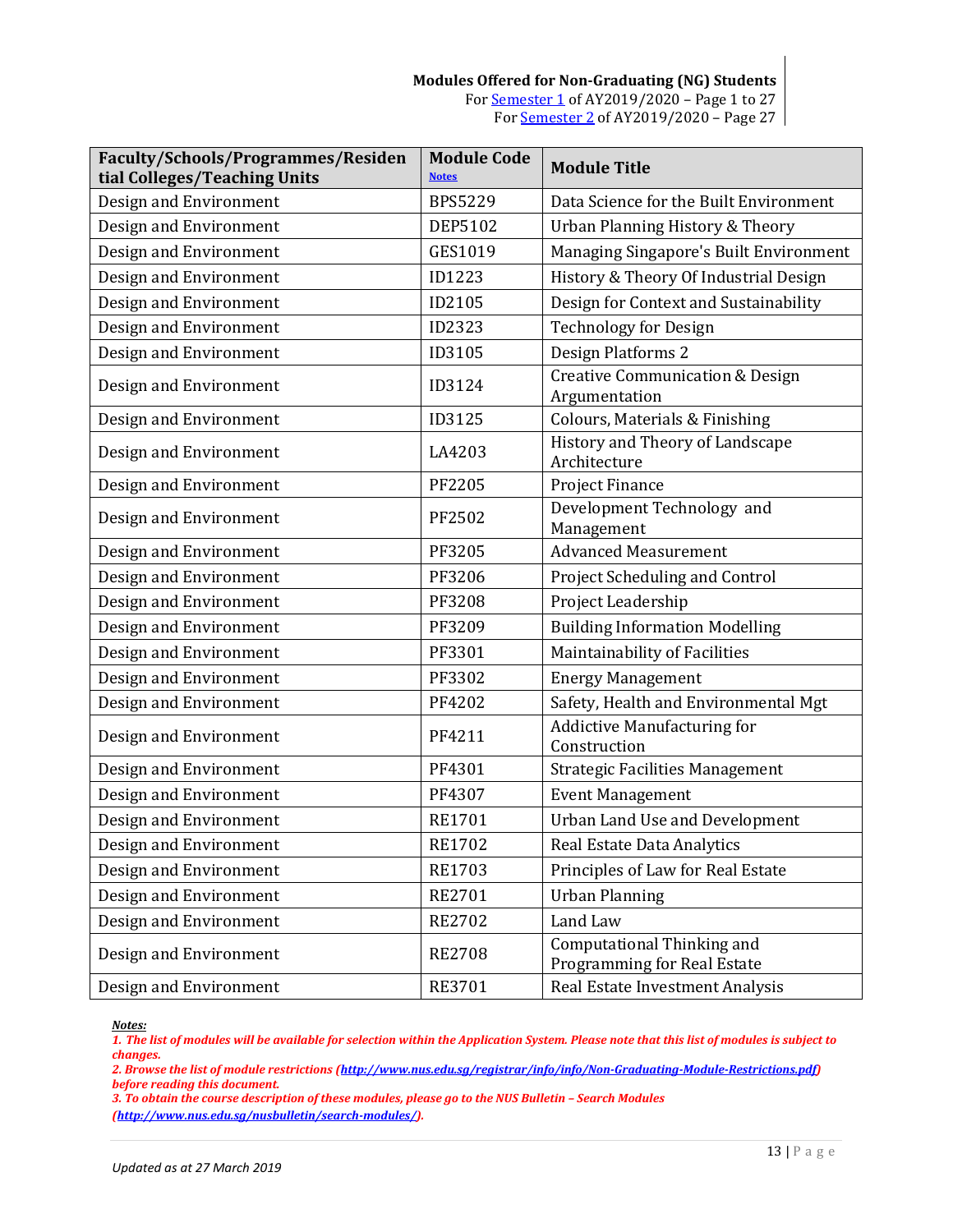| Faculty/Schools/Programmes/Residen<br>tial Colleges/Teaching Units | <b>Module Code</b><br><b>Notes</b> | <b>Module Title</b>                                            |
|--------------------------------------------------------------------|------------------------------------|----------------------------------------------------------------|
| Design and Environment                                             | <b>RE3702</b>                      | Property Tax and Statutory Valuation                           |
| Design and Environment                                             | <b>RE3802</b>                      | Real Estate Finance Law                                        |
| Design and Environment                                             | <b>RE3803</b>                      | <b>Strategic Asset Management</b>                              |
| Design and Environment                                             | RE3901                             | <b>Advanced Urban Planning</b>                                 |
| Design and Environment                                             | <b>RE4204</b>                      | <b>Advanced Real Estate Marketing</b>                          |
| Design and Environment                                             | RE4211                             | <b>REIT MANAGEMENT</b>                                         |
| Design and Environment                                             | RE4212                             | REAL ESTATE SECURITIZATION                                     |
| Design and Environment                                             | <b>RE4222</b>                      | Public Policy and Real Estate Markets                          |
| Design and Environment                                             | <b>UD5221</b>                      | Theory and Elements of Urban Design                            |
| Engineering                                                        | <b>BN2201</b>                      | Quantitative Physiology for Bioengineers                       |
| Engineering                                                        | <b>BN2202</b>                      | <b>Introduction to Biotransport</b>                            |
| Engineering                                                        | <b>BN3202</b>                      | Musculoskeletal Biomechanics                                   |
| Engineering                                                        | <b>BN4202</b>                      | <b>Biofluids Dynamics</b>                                      |
| Engineering                                                        | BN4301                             | Principles Of Tissue Engineering                               |
| Engineering                                                        | <b>BN4406</b>                      | <b>Biophotonics And Bioimaging</b>                             |
| Engineering                                                        | <b>BN4501</b>                      | <b>Engineering Biology</b>                                     |
| Engineering                                                        | <b>BN5104</b>                      | <b>QUANTITATIVE PHYSIOLOGY</b><br>PRINCIPLES IN BIOENGINEERING |
| Engineering                                                        | <b>BN5202</b>                      | <b>Advanced Tissue Biomechanics</b>                            |
| Engineering                                                        | <b>BN5205</b>                      | COMPUTATIONAL BIOMECHANICS                                     |
| Engineering                                                        | <b>BN5207</b>                      | MEDICAL IMAGING SYSTEMS                                        |
| Engineering                                                        | <b>BN5208</b>                      | <b>Biomedical Quality and Regulatory</b><br>Systems            |
| Engineering                                                        | CE2112                             | Soil Mechanics                                                 |
| Engineering                                                        | CE2134                             | Hydraulics                                                     |
| Engineering                                                        | CE2183                             | <b>Construction Project Management</b>                         |
| Engineering                                                        | CE2407                             | <b>Engineering &amp; Uncertainty Analyses</b>                  |
| Engineering                                                        | CE3116                             | <b>Foundation Engineering</b>                                  |
| Engineering                                                        | CE3121                             | <b>Transportation Engineering</b>                              |
| Engineering                                                        | CE3165                             | <b>Structural Concrete Design</b>                              |
| Engineering                                                        | CE3166                             | Structural Steel Design and System                             |
| Engineering                                                        | CE4257                             | Linear Finite Element Analysis                                 |

<span id="page-13-0"></span>*1. The list of modules will be available for selection within the Application System. Please note that this list of modules is subject to changes.*

*2. Browse the list of module restrictions [\(http://www.nus.edu.sg/registrar/info/info/Non-Graduating-Module-Restrictions.pdf\)](http://www.nus.edu.sg/registrar/info/info/Non-Graduating-Module-Restrictions.pdf) before reading this document.*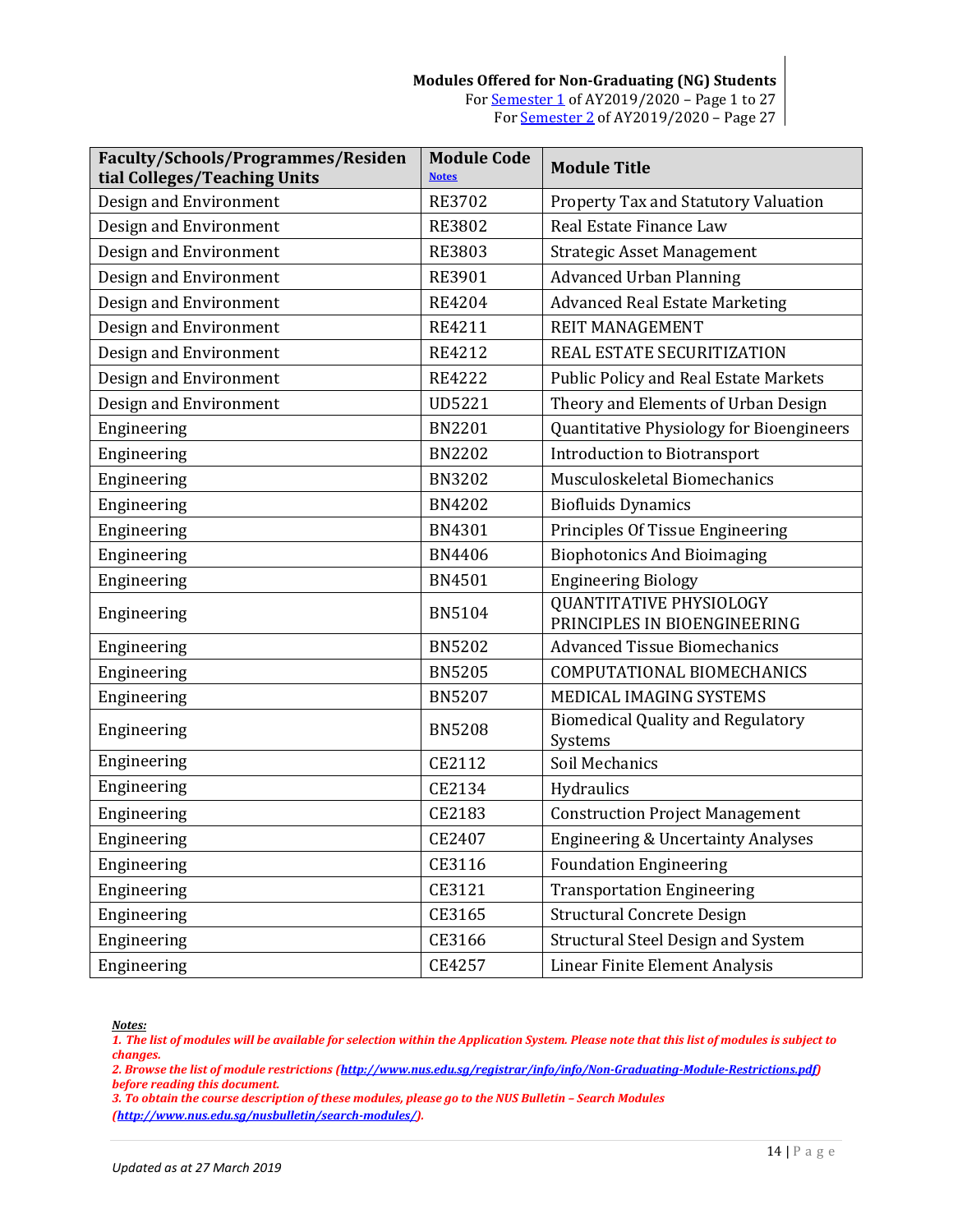| <b>Faculty/Schools/Programmes/Residen</b><br>tial Colleges/Teaching Units | <b>Module Code</b><br><b>Notes</b> | <b>Module Title</b>                                          |
|---------------------------------------------------------------------------|------------------------------------|--------------------------------------------------------------|
| Engineering                                                               | CE5101                             | Seepage & Consolidation of Soils                             |
| Engineering                                                               | CE5104                             | <b>Underground Space</b>                                     |
| Engineering                                                               | <b>CE5108</b>                      | <b>Earth Retaining Structures</b>                            |
| Engineering                                                               | CE5203                             | <b>Traffic Flow &amp; Control</b>                            |
| Engineering                                                               | <b>CE5205</b>                      | <b>Transportation Planning</b>                               |
| Engineering                                                               | CE5310                             | <b>HYDROINFORMATICS</b>                                      |
| Engineering                                                               | CE5312                             | <b>River Mechanics</b>                                       |
| Engineering                                                               | CE5510                             | <b>Advanced Structural Concrete Design</b>                   |
| Engineering                                                               | CE5610                             | Assessment and Retrofit of Concrete<br>Structures            |
| Engineering                                                               | <b>CE5806</b>                      | Advanced Project Management with<br><b>Lean Construction</b> |
| Engineering                                                               | CN2116                             | Chemical Kinetics & Reactor Design                           |
| Engineering                                                               | CN2121                             | <b>Chemical Engineering Thermodynamics</b>                   |
| Engineering                                                               | CN2122                             | <b>Fluid Mechanics</b>                                       |
| Engineering                                                               | CN2125                             | Heat & Mass Transfer                                         |
| Engineering                                                               | CN3121                             | Process Dynamics & Control                                   |
| Engineering                                                               | CN3132                             | <b>Separation Processes</b>                                  |
| Engineering                                                               | CN3135                             | Process Safety, Health and Environment                       |
| Engineering                                                               | <b>CN4203R</b>                     | <b>Polymer Engineering</b>                                   |
| Engineering                                                               | <b>CN4205R</b>                     | Pinch Analysis and Process Integration                       |
| Engineering                                                               | <b>CN4211R</b>                     | Petrochemicals and Processing<br>Technology                  |
| Engineering                                                               | <b>CN4215R</b>                     | Food Technology and Engineering                              |
| Engineering                                                               | <b>CN4216R</b>                     | <b>Electronic Materials Science</b>                          |
| Engineering                                                               | <b>CN4238R</b>                     | <b>Chemical &amp; Biochemical Process</b><br>Modeling        |
| Engineering                                                               | <b>CN4247R</b>                     | <b>Enzyme Technology</b>                                     |
| Engineering                                                               | CN5191                             | <b>Project Engineering</b>                                   |
| Engineering                                                               | EE2023                             | Signals and Systems                                          |
| Engineering                                                               | EE2026                             | Digital Design                                               |
| Engineering                                                               | EE2027                             | <b>Electronic Circuits</b>                                   |
| Engineering                                                               | EE2028                             | Microcontroller Programming and<br>Interfacing               |

<span id="page-14-0"></span>*1. The list of modules will be available for selection within the Application System. Please note that this list of modules is subject to changes.*

*2. Browse the list of module restrictions [\(http://www.nus.edu.sg/registrar/info/info/Non-Graduating-Module-Restrictions.pdf\)](http://www.nus.edu.sg/registrar/info/info/Non-Graduating-Module-Restrictions.pdf) before reading this document.*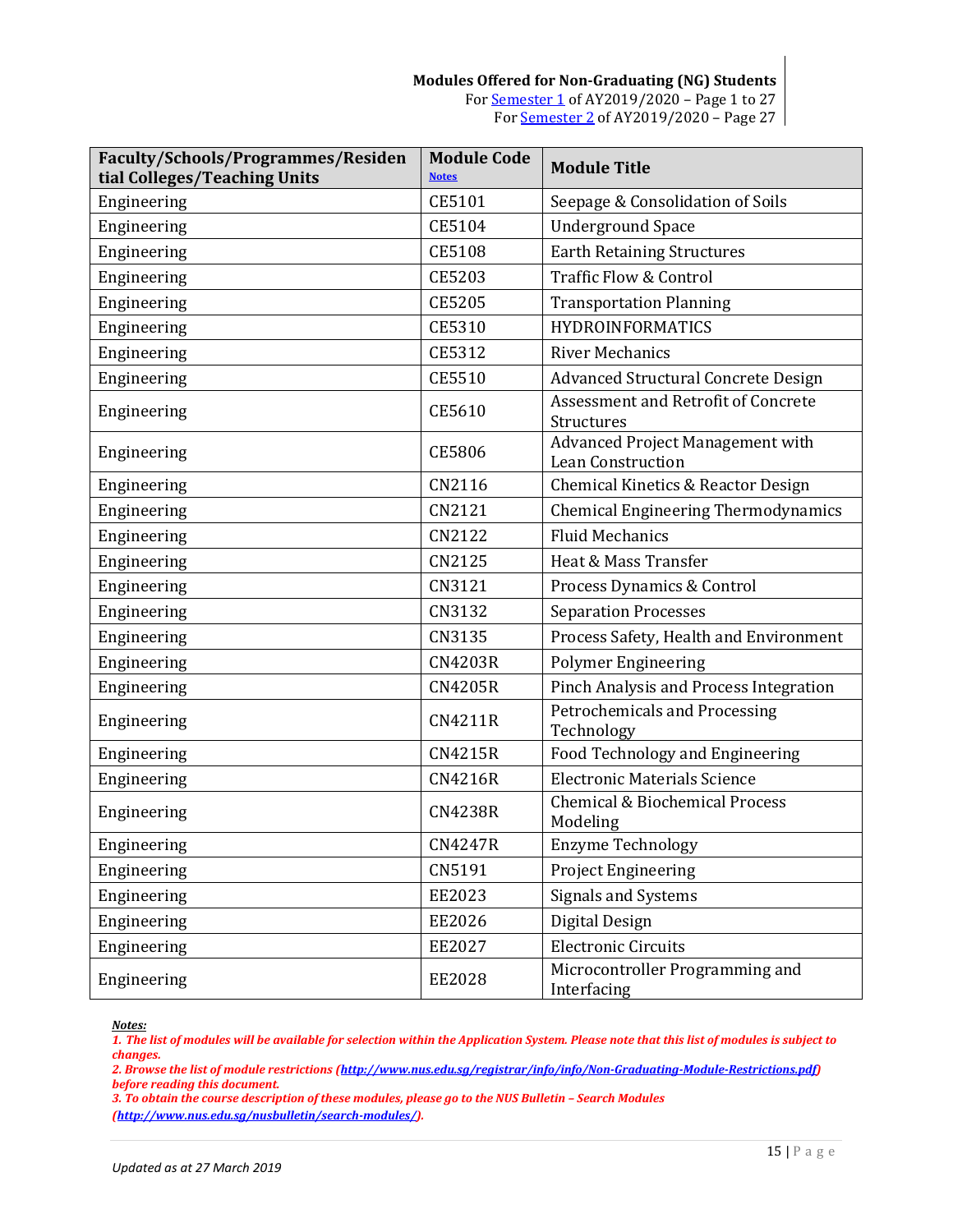| Faculty/Schools/Programmes/Residen<br>tial Colleges/Teaching Units | <b>Module Code</b><br><b>Notes</b> | <b>Module Title</b>                                            |
|--------------------------------------------------------------------|------------------------------------|----------------------------------------------------------------|
| Engineering                                                        | EE3031                             | Innovation & Enterprise I                                      |
| Engineering                                                        | EE3104C                            | Introduction to RF and Microwave<br>Systems & Circuits         |
| Engineering                                                        | EE3131C                            | <b>Communication Systems</b>                                   |
| Engineering                                                        | EE3331C                            | <b>Feedback Control Systems</b>                                |
| Engineering                                                        | <b>EE3408C</b>                     | <b>Integrated Analog Design</b>                                |
| Engineering                                                        | EE3431C                            | Microelectronics Materials and Devices                         |
| Engineering                                                        | <b>EE3731C</b>                     | <b>Signal Processing Methods</b>                               |
| Engineering                                                        | EE4101                             | <b>RF Communications</b>                                       |
| Engineering                                                        | EE4112                             | Radio Frequency Design and Systems                             |
| Engineering                                                        | EE4204                             | <b>Computer Networks</b>                                       |
| Engineering                                                        | EE4218                             | Embedded Hardware System Design                                |
| Engineering                                                        | EE4303                             | <b>Industrial Control Systems</b>                              |
| Engineering                                                        | EE4305                             | Introduction To Fuzzy / Neural Systems                         |
| Engineering                                                        | EE4435                             | <b>Modern Transistors and Memory Devices</b>                   |
| Engineering                                                        | EE4436                             | <b>Fabrication Process Technology</b>                          |
| Engineering                                                        | EE4501                             | Power System Management And<br>Protection                      |
| Engineering                                                        | EE4704                             | Introduction to Computer Vision and<br><b>Image Processing</b> |
| Engineering                                                        | EE5101                             | <b>LINEAR SYSTEMS</b>                                          |
| Engineering                                                        | EE5103                             | <b>Computer Control Systems</b>                                |
| Engineering                                                        | EE5137                             | <b>Stochastic Processes</b>                                    |
| Engineering                                                        | EE5139                             | <b>Information Theory for Communication</b><br>Systems         |
| Engineering                                                        | EE5303                             | MICROWAVE ELECTRONICS                                          |
| Engineering                                                        | <b>EE5308</b>                      | <b>ANTENNA ENGINEERING</b>                                     |
| Engineering                                                        | EE5310                             | <b>Communication Networking</b><br>Fundamentals                |
| Engineering                                                        | EE5401                             | <b>Cellular Mobile Communications</b>                          |
| Engineering                                                        | EE5434                             | Microelectronic Processes and<br>Integration                   |
| Engineering                                                        | EE5439                             | Micro/Nano Electromechanical Systems                           |
| Engineering                                                        | EE5507                             | Analog Integrated Circuits Design                              |

<span id="page-15-0"></span>*Notes:*

*1. The list of modules will be available for selection within the Application System. Please note that this list of modules is subject to changes.*

*2. Browse the list of module restrictions [\(http://www.nus.edu.sg/registrar/info/info/Non-Graduating-Module-Restrictions.pdf\)](http://www.nus.edu.sg/registrar/info/info/Non-Graduating-Module-Restrictions.pdf) before reading this document.*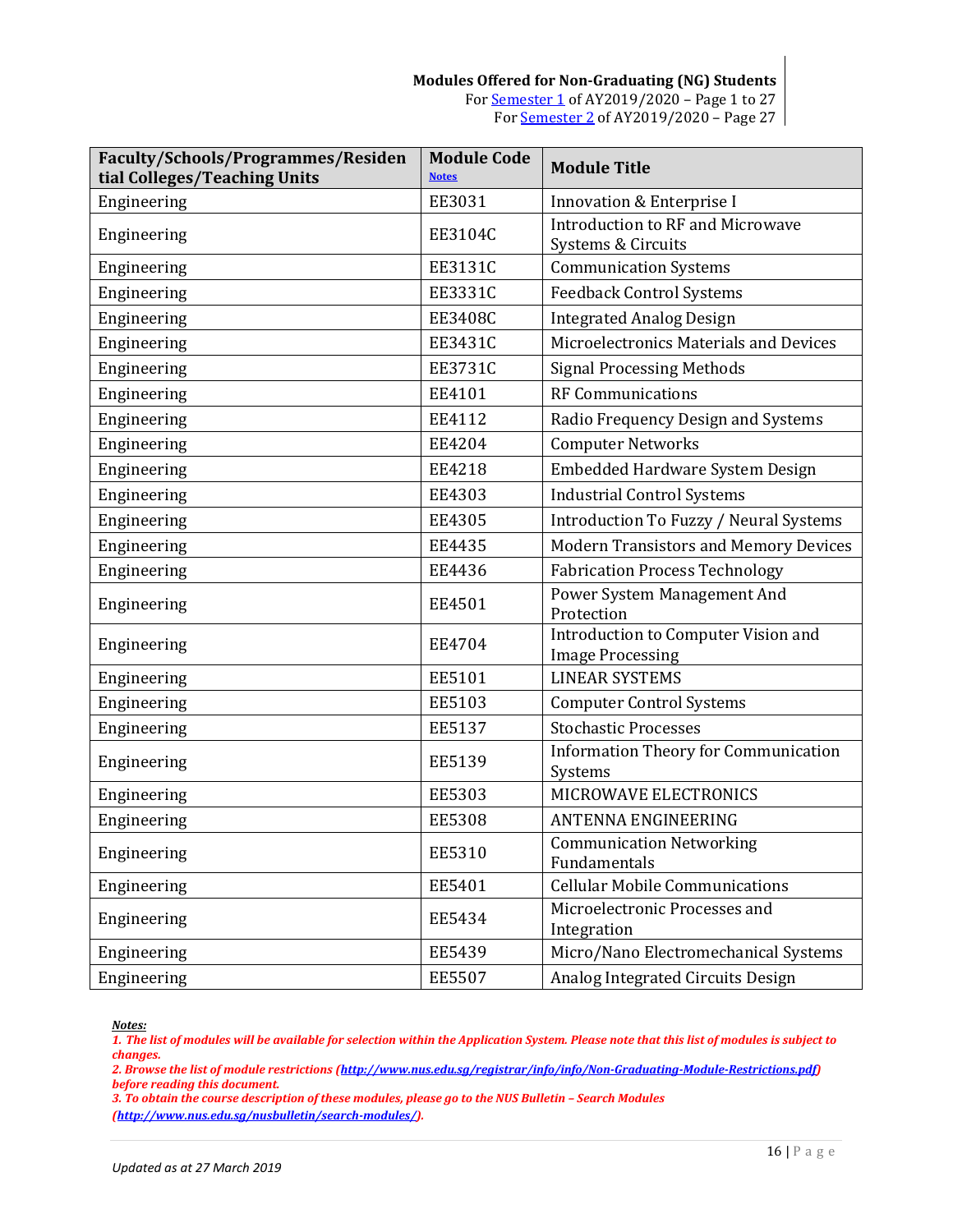| Faculty/Schools/Programmes/Residen<br>tial Colleges/Teaching Units | <b>Module Code</b><br><b>Notes</b> | <b>Module Title</b>                                    |
|--------------------------------------------------------------------|------------------------------------|--------------------------------------------------------|
| Engineering                                                        | <b>EE5508</b>                      | SEMICONDUCTOR FUNDAMENTALS                             |
| Engineering                                                        | <b>EE5702</b>                      | ADVANCED POWER SYSTEM ANALYSIS                         |
| Engineering                                                        | <b>EE5703</b>                      | <b>Industrial Drives</b>                               |
| Engineering                                                        | EE5831                             | <b>Electromagnetic Wave Theory</b>                     |
| Engineering                                                        | <b>EE5902</b>                      | Multiprocessor Systems                                 |
| Engineering                                                        | <b>ESE2001</b>                     | <b>Environmental Processes</b>                         |
| Engineering                                                        | ESE3101                            | Solid And Hazardous Waste Management                   |
| Engineering                                                        | <b>ESE3201</b>                     | Air Quality Management                                 |
| Engineering                                                        | ESE3301                            | Environmental Microbiological<br>Principles            |
| Engineering                                                        | ESE3401                            | Water & Wastewater Engineering 1                       |
| Engineering                                                        | ESP2106                            | Principles of Continua                                 |
| Engineering                                                        | ESP2107                            | <b>Numerical Methods and Statistics</b>                |
| Engineering                                                        | ESP5403                            | Nanomaterials for Energy Systems                       |
| Engineering                                                        | IE2110                             | <b>Operations Research I</b>                           |
| Engineering                                                        | IE3101                             | <b>Statistics For Engineering Applications</b>         |
| Engineering                                                        | IE3120                             | <b>Manufacturing Logistics</b>                         |
| Engineering                                                        | IE4221                             | <b>Transportation Demand Modeling and</b><br>Economics |
| Engineering                                                        | ME2112                             | <b>Strength of Materials</b>                           |
| Engineering                                                        | ME2134                             | <b>Fluid Mechanics I</b>                               |
| Engineering                                                        | ME2142                             | <b>Feedback Control Systems</b>                        |
| Engineering                                                        | ME2143                             | <b>Sensors &amp; Actuators</b>                         |
| Engineering                                                        | ME2151                             | Principles of Mechanical Eng. Materials                |
| Engineering                                                        | ME3122                             | <b>Heat Transfer</b>                                   |
| Engineering                                                        | ME3162                             | <b>Manufacturing Processes</b>                         |
| Engineering                                                        | ME3211                             | <b>Mechanics Of Solids</b>                             |
| Engineering                                                        | ME3242                             | Automation                                             |
| Engineering                                                        | ME3251                             | <b>Materials For Engineers</b>                         |
| Engineering                                                        | ME3261                             | Computer-Aided Design And<br>Manufacturing             |
| Engineering                                                        | ME3263                             | Design For Manufacturing And Assembly                  |
| Engineering                                                        | ME4223                             | Thermal Environmental Engineering                      |

<span id="page-16-0"></span>*1. The list of modules will be available for selection within the Application System. Please note that this list of modules is subject to changes.*

*2. Browse the list of module restrictions [\(http://www.nus.edu.sg/registrar/info/info/Non-Graduating-Module-Restrictions.pdf\)](http://www.nus.edu.sg/registrar/info/info/Non-Graduating-Module-Restrictions.pdf) before reading this document.*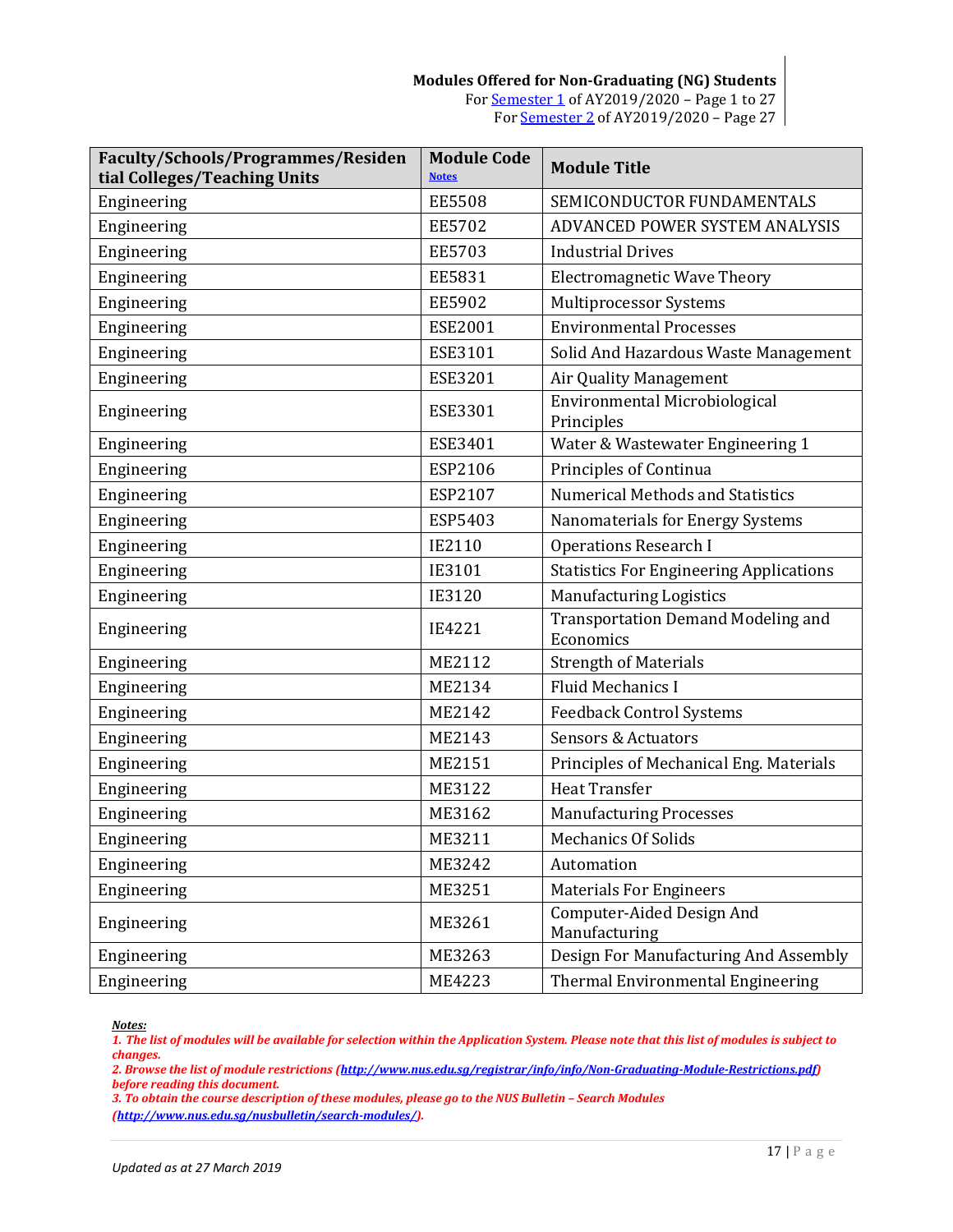| Faculty/Schools/Programmes/Residen<br>tial Colleges/Teaching Units | <b>Module Code</b><br><b>Notes</b> | <b>Module Title</b>                                |
|--------------------------------------------------------------------|------------------------------------|----------------------------------------------------|
| Engineering                                                        | ME4226                             | <b>Energy and Thermal Systems</b>                  |
| Engineering                                                        | ME4233                             | <b>Computational Methods In Fluid</b><br>Mechanics |
| Engineering                                                        | ME4241                             | Aircraft Performance and Stability                 |
| Engineering                                                        | ME4245                             | <b>Robot Mechanics and Control</b>                 |
| Engineering                                                        | ME4256                             | <b>Functional Materials and Devices</b>            |
| Engineering                                                        | ME4291                             | <b>Finite Element Analysis</b>                     |
| Engineering                                                        | MLE2101                            | <b>Introduction to Structure of Materials</b>      |
| Engineering                                                        | MLE2102                            | Thermodynamics and Phase Diagrams                  |
| Engineering                                                        | MLE2103                            | <b>Phase Transformation and Kinetics</b>           |
| Engineering                                                        | MLE3102                            | Degradation and Failure of Materials               |
| Engineering                                                        | MLE3104                            | <b>Polymeric and Composite Materials</b>           |
| Engineering                                                        | MLE3105                            | Dielectric and Magnetic Materials                  |
| Engineering                                                        | <b>MLE3203</b>                     | <b>Engineering Materials</b>                       |
| Engineering                                                        | <b>MLE4201</b>                     | <b>Advanced Materials Characterisation</b>         |
| Engineering                                                        | <b>MLE4208</b>                     | <b>Photovoltaics Materials</b>                     |
| Engineering                                                        | MT3001                             | Systems Thinking and Engineering                   |
| Engineering                                                        | MT4002                             | <b>Technology Management Strategy</b>              |
| Engineering                                                        | OT5202                             | Analysis & Design of Fixed Offshore<br>Structures  |
| Engineering                                                        | OT5207                             | Arctic Offshore Engineering                        |
| Engineering                                                        | TP5025                             | <b>Intelligent Transportation Systems</b>          |
| Law                                                                | LL4001                             | Administration Of Criminal Justice                 |
| Law                                                                | LL4002V                            | <b>Admiralty Law &amp; Practice</b>                |
| Law                                                                | LL4004                             | <b>Aviation Law &amp; Policy</b>                   |
| Law                                                                | LL4008AV                           | Carriage of Goods By Sea                           |
| Law                                                                | LL4009V                            | Chinese Legal Tradition And Legal<br>Chinese       |
| Law                                                                | LL4021V                            | Environmental Law                                  |
| Law                                                                | LL4029AV                           | <b>International Commercial Arbitration</b>        |

<span id="page-17-0"></span>*1. The list of modules will be available for selection within the Application System. Please note that this list of modules is subject to changes.*

*2. Browse the list of module restrictions [\(http://www.nus.edu.sg/registrar/info/info/Non-Graduating-Module-Restrictions.pdf\)](http://www.nus.edu.sg/registrar/info/info/Non-Graduating-Module-Restrictions.pdf) before reading this document.*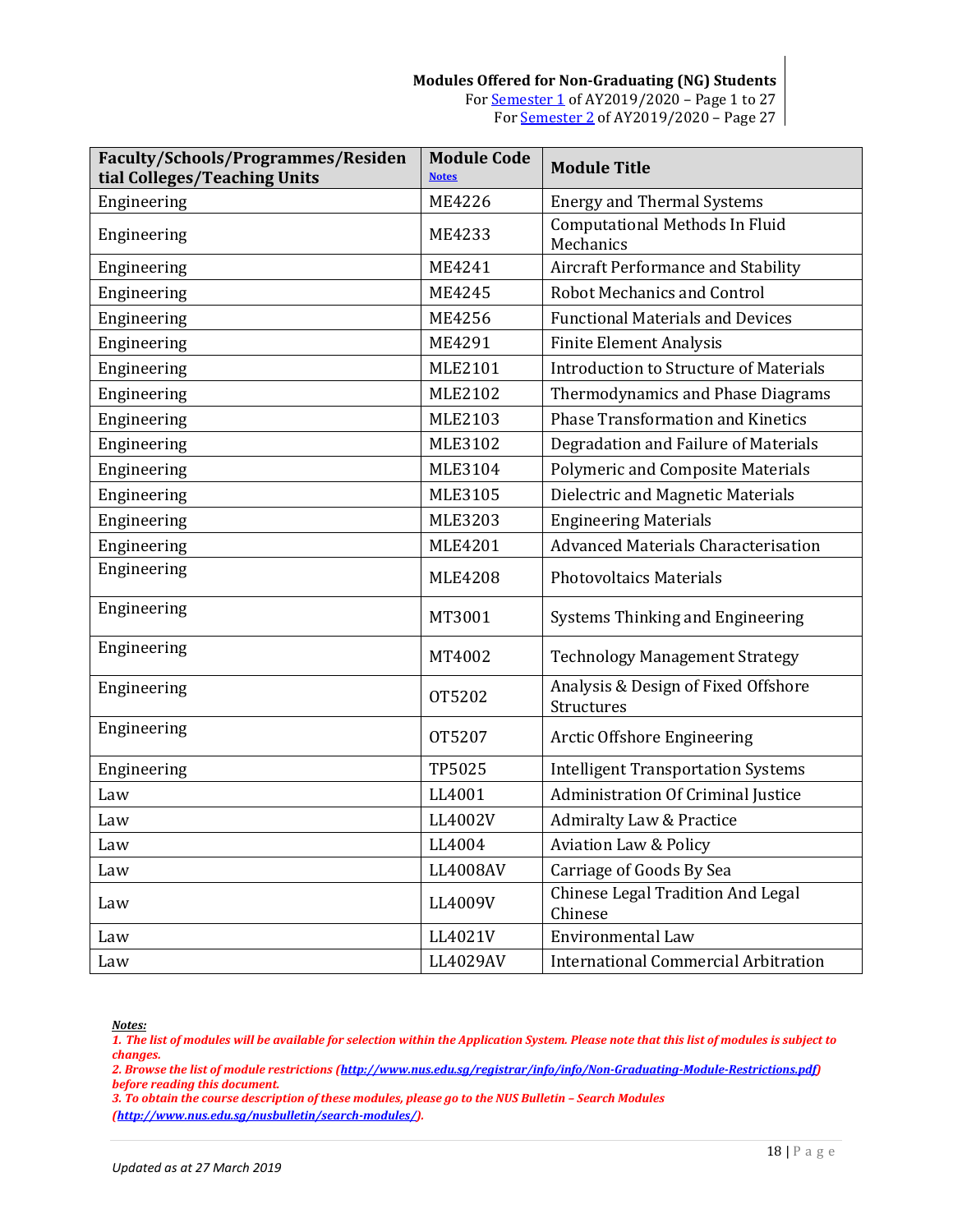| Faculty/Schools/Programmes/Residen<br>tial Colleges/Teaching Units | <b>Module Code</b><br><b>Notes</b> | <b>Module Title</b>                                            |
|--------------------------------------------------------------------|------------------------------------|----------------------------------------------------------------|
| Law                                                                | LL4031V                            | International Environmental Law &<br>Policy                    |
| Law                                                                | LL4034V                            | <b>International Regulation of Shipping</b>                    |
| Law                                                                | LL4050V                            | Public International Law                                       |
| Law                                                                | LL4060B                            | <b>World Trade Law</b>                                         |
| Law                                                                | LL4064V                            | <b>Competition Law and Policy</b>                              |
| Law                                                                | LL4069V                            | European Union Law                                             |
| Law                                                                | LL4074V                            | Mergers & Acquisitions                                         |
| Law                                                                | LL4076V                            | IT Law I                                                       |
| Law                                                                | LL4088                             | <b>Chinese Contract Law</b>                                    |
| Law                                                                | LL4089V                            | Chinese Corporate & Securities Law                             |
| Law                                                                | LL4099                             | Maritime Law                                                   |
| Law                                                                | LL4102                             | <b>ADVANCED TORTS</b>                                          |
| Law                                                                | LL4109V                            | International Law & Asia                                       |
| Law                                                                | LL4164V                            | International Projects Law & Practice                          |
| Law                                                                | LL4172                             | Japanese Corporate Law & Governance                            |
| Law                                                                | LL4173V                            | Comparative Corporate Law                                      |
| Law                                                                | LL4177                             | Entertainment Law: Pop Iconography &<br>Celebrity              |
| Law                                                                | LL4214                             | International and Comparative Oil and<br>Gas Law               |
| Law                                                                | LL4237V                            | Law, Institutions, and Business in<br>Greater China            |
| Law                                                                | LL4242V                            | <b>Financial Regulation and Central Banking</b>                |
| Law                                                                | LL4244V                            | <b>CRIMINAL PRACTICE</b>                                       |
| Law                                                                | LL4245V                            | Theoretical Foundations of Public Law                          |
| Law                                                                | LL4276                             | <b>Advanced Contract Law</b>                                   |
| Law                                                                | LL4285V                            | <b>International Dispute Settlement</b>                        |
| Law                                                                | LL4286V                            | <b>Transnational Terrorism and</b><br><b>International Law</b> |
| Law                                                                | LL4287V                            | <b>ASEAN Law and Policy</b>                                    |
| Law                                                                | LL4317V                            | <b>International Arbitration in Asian</b><br>Centres           |
| Law                                                                | LL4322V                            | Trade Finance Law                                              |

<span id="page-18-0"></span>*1. The list of modules will be available for selection within the Application System. Please note that this list of modules is subject to changes.*

*2. Browse the list of module restrictions [\(http://www.nus.edu.sg/registrar/info/info/Non-Graduating-Module-Restrictions.pdf\)](http://www.nus.edu.sg/registrar/info/info/Non-Graduating-Module-Restrictions.pdf) before reading this document.*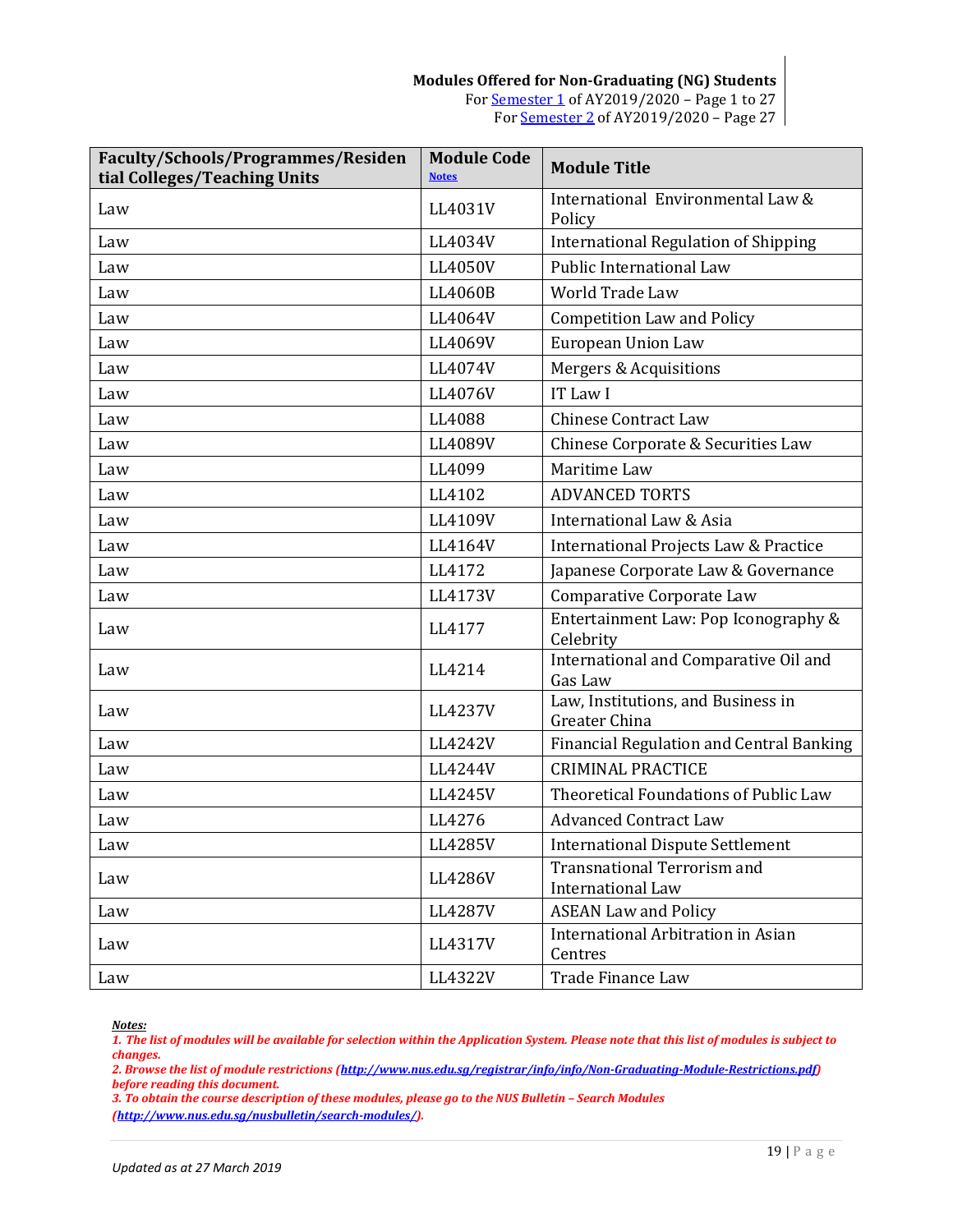| Faculty/Schools/Programmes/Residen<br>tial Colleges/Teaching Units | <b>Module Code</b><br><b>Notes</b> | <b>Module Title</b>                                     |
|--------------------------------------------------------------------|------------------------------------|---------------------------------------------------------|
| Law                                                                | LL4328                             | Sports Law                                              |
| Law                                                                | LL4338V                            | Advanced Practicum in International<br>Arbitration      |
| Law                                                                | LL4339                             | Comparative Evidence in International<br>Arbitration    |
| Law                                                                | LL4346V                            | Interim Measures in International<br>Arbitration        |
| Law                                                                | LL4349V                            | <b>Energy Arbitration</b>                               |
| Law                                                                | LL4358Z                            | <b>ICC Arbitration</b>                                  |
| Law                                                                | LL4359Z                            | SIAC and Institutional Arbitration                      |
| Law                                                                | LL4405A                            | LAW OF INTELLECTUAL PROPERTY (A)                        |
| Law                                                                | LL4407                             | Law Of Insurance                                        |
| <b>Public Health</b>                                               | GEH1049                            | <b>Public Health in Action</b>                          |
| <b>Public Health</b>                                               | SPH2101                            | Public Health and Epidemiology                          |
| <b>Public Health</b>                                               | SPH2102                            | Lifestyle, Behaviour and Public Health                  |
| <b>Public Health</b>                                               | SPH2103                            | Systems and Policies to improve Health                  |
| <b>Public Health</b>                                               | SPH2105                            | Introduction to Global Health                           |
| <b>Public Health</b>                                               | SPH2106                            | Health in the Later Years                               |
| <b>Public Health</b>                                               | SPH2107                            | Social Determinants of Health                           |
| <b>Public Health</b>                                               | SPH3101                            | <b>Biostatistics for Public Health</b>                  |
| <b>Public Health</b>                                               | SPH3103                            | <b>Public Health Economics</b>                          |
| <b>Public Health</b>                                               | SPH3105                            | Prevention and Control of Non-<br>Communicable Diseases |
| <b>Public Policy</b>                                               | PP5150                             | Social Welfare in East Asia                             |
| <b>Public Policy</b>                                               | PP5156                             | Moral Reasoning in the Policy Process                   |
| <b>Public Policy</b>                                               | PP5180                             | Trade Policy and Global Value Chains                    |
| <b>Public Policy</b>                                               | PP5191                             | Public Administration, Technology and<br>Innovation     |
| <b>Public Policy</b>                                               | PP5196                             | <b>Education Economics and Policy</b>                   |
| <b>Public Policy</b>                                               | PP5212                             | Financial Issues, Trade and Investment<br>in Asia       |
| <b>Public Policy</b>                                               | PP5257                             | <b>Urban Water Policy and Governance</b>                |
| <b>Public Policy</b>                                               | PP5267                             | URBAN TRANSPORT POLICY: A GLOBAL<br><b>VIEW</b>         |

<span id="page-19-0"></span>*1. The list of modules will be available for selection within the Application System. Please note that this list of modules is subject to changes.*

*2. Browse the list of module restrictions [\(http://www.nus.edu.sg/registrar/info/info/Non-Graduating-Module-Restrictions.pdf\)](http://www.nus.edu.sg/registrar/info/info/Non-Graduating-Module-Restrictions.pdf) before reading this document.*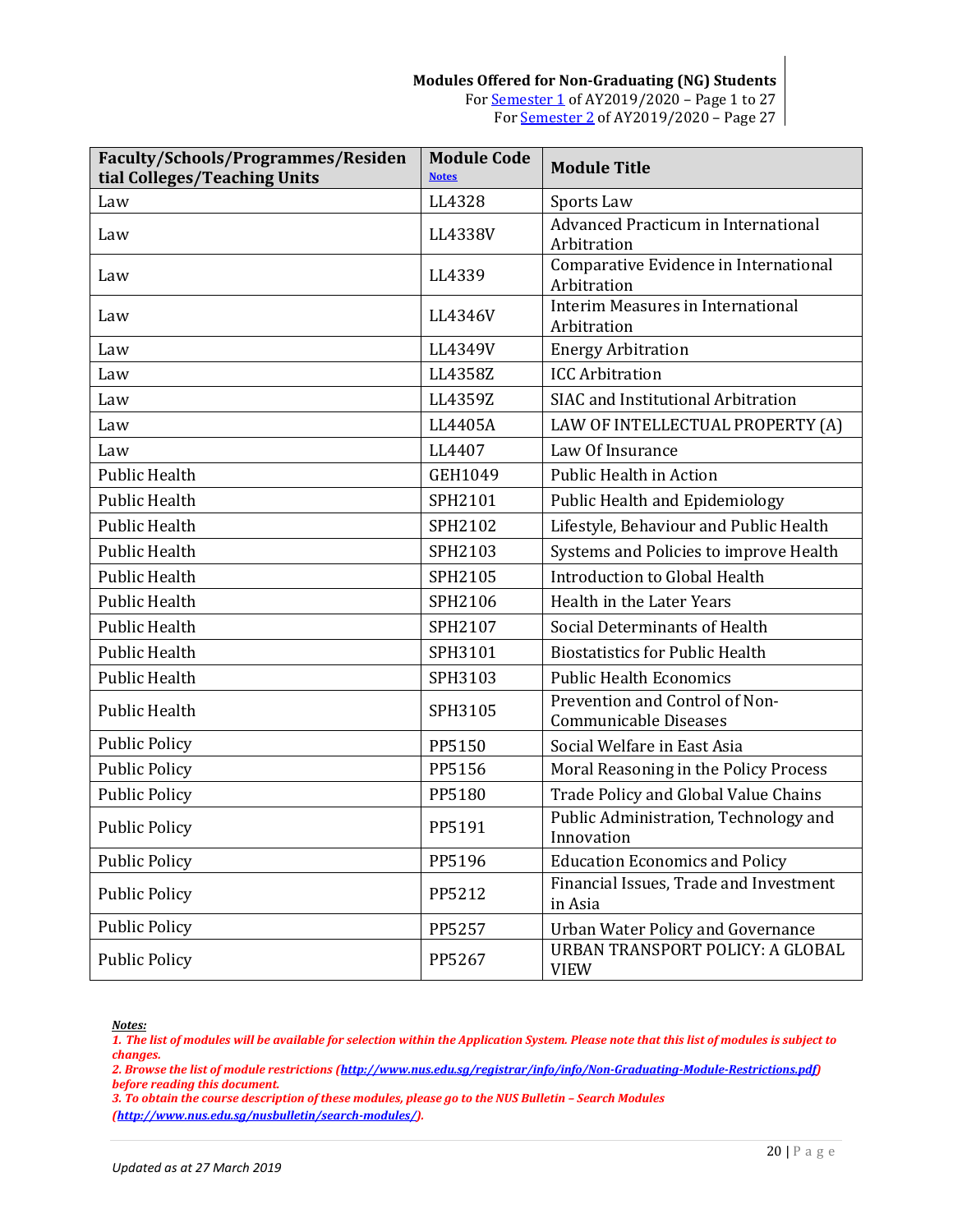| Faculty/Schools/Programmes/Residen<br>tial Colleges/Teaching Units | <b>Module Code</b><br><b>Notes</b> | <b>Module Title</b>                                   |
|--------------------------------------------------------------------|------------------------------------|-------------------------------------------------------|
| <b>Public Policy</b>                                               | PP5269                             | <b>Environmental Economics and Public</b><br>Policy   |
| <b>Public Policy</b>                                               | PP5510                             | <b>Governing Cities of Tomorrow</b>                   |
| <b>Public Policy</b>                                               | PP5511                             | Systemic and Integrated Policy Design<br>and Analysis |
| Science                                                            | CM1111                             | Inorganic Chemistry 1                                 |
| Science                                                            | CM1131                             | Physical Chemistry 1                                  |
| Science                                                            | CM1417                             | <b>Fundamentals of Chemistry</b>                      |
| Science                                                            | CM2111                             | <b>Inorganic Chemistry 2</b>                          |
| Science                                                            | CM2121                             | Organic Chemistry 2                                   |
| Science                                                            | CM3212                             | <b>Transition Metal Chemistry</b>                     |
| Science                                                            | CM3221                             | Organic Synthesis: The Disconnection<br>Approach      |
| Science                                                            | CM3231                             | Quantum Chem & Molecular<br>Thermodynamics            |
| Science                                                            | CM3242                             | <b>Instrumental Analysis II</b>                       |
| Science                                                            | CM3252                             | Polymer Chemistry 1                                   |
| Science                                                            | CM3261                             | <b>Environmental Chemistry</b>                        |
| Science                                                            | CM4225                             | <b>Organic Spectroscopy</b>                           |
| Science                                                            | CM4227                             | <b>Chemical Biology</b>                               |
| Science                                                            | CM4242                             | <b>Advanced Analytical Techniques</b>                 |
| Science                                                            | CM4251                             | Characterization Techniques in Materials<br>Chemistry |
| Science                                                            | CM4254                             | <b>Chemistry of Semiconductors</b>                    |
| Science                                                            | CM4269                             | Sustainable & Green Chemistry                         |
| Science                                                            | CM4274                             | The Art and Methodology in Total<br>Synthesis         |
| Science                                                            | CM5211                             | Contemporary Organometallic Chemistry                 |
| Science                                                            | CM5221                             | ADVANCED ORGANIC SYNTHESIS                            |
| Science                                                            | CM5224                             | <b>Emerging Concepts in Drug Discovery</b>            |
| Science                                                            | CM5237                             | Advanced Optical Spectroscopy and<br>Imaging          |
| Science                                                            | CM5241                             | Modern Analytical Techniques                          |
| Science                                                            | CM5268                             | <b>Advanced Organic Materials</b>                     |
| Science                                                            | COS2000                            | <b>Computational Thinking for Scientists</b>          |

<span id="page-20-0"></span>*1. The list of modules will be available for selection within the Application System. Please note that this list of modules is subject to changes.*

*2. Browse the list of module restrictions [\(http://www.nus.edu.sg/registrar/info/info/Non-Graduating-Module-Restrictions.pdf\)](http://www.nus.edu.sg/registrar/info/info/Non-Graduating-Module-Restrictions.pdf) before reading this document.*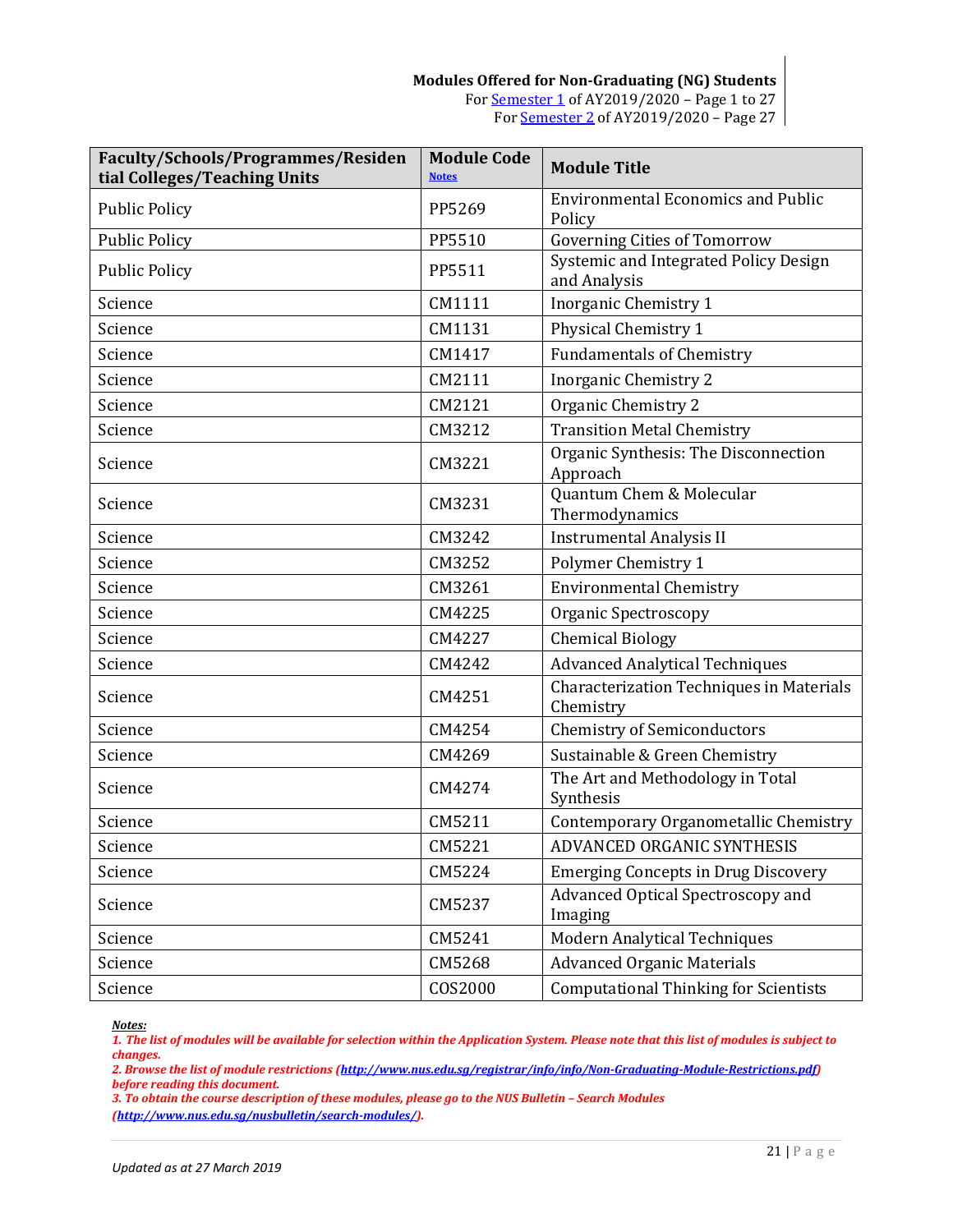| <b>Faculty/Schools/Programmes/Residen</b><br>tial Colleges/Teaching Units | <b>Module Code</b><br><b>Notes</b> | <b>Module Title</b>                                          |
|---------------------------------------------------------------------------|------------------------------------|--------------------------------------------------------------|
| Science                                                                   | <b>DSA2101</b>                     | <b>Essential Data Analytics Tools: Data</b><br>Visualisation |
| Science                                                                   | DSA4211                            | High-Dimensional Statistical Analysis                        |
| Science                                                                   | <b>FST2102B</b>                    | <b>Chemistry of Food Components</b>                          |
| Science                                                                   | FST3101                            | Food Microbiology & Fermentation                             |
| Science                                                                   | FST3103                            | <b>Advanced Food Engineering</b>                             |
| Science                                                                   | FST3105                            | Food Product Development and<br>Packaging                    |
| Science                                                                   | <b>FST3106</b>                     | <b>Sensory and Flavour Science</b>                           |
| Science                                                                   | <b>FST3202</b>                     | <b>Nutrition and Disease Prevention</b>                      |
| Science                                                                   | FST4202                            | <b>Nutritional Biochemistry</b>                              |
| Science                                                                   | <b>FST5205</b>                     | Frontier of Food Processing and<br>Engineering               |
| Science                                                                   | <b>FST5302</b>                     | Food, Nutrition and Health                                   |
| Science                                                                   | GEH1032                            | Modern Technology in Medicine and<br>Health                  |
| Science                                                                   | GEH1034                            | <b>Clean Energy and Storage</b>                              |
| Science                                                                   | <b>GEH1035</b>                     | Phy'cal Qns from Everyday Life                               |
| Science                                                                   | GES1021                            | Natural Heritage of Singapore                                |
| Science                                                                   | GET1020                            | Darwin and Evolution                                         |
| Science                                                                   | GET1042                            | Sky and Telescopes                                           |
| Science                                                                   | GET1043                            | Universe, Big Bang, and Unsolved<br>Mysteries                |
| Science                                                                   | GET1048                            | <b>Science: From Thinking to Narratives</b>                  |
| Science                                                                   | LSM1102                            | <b>Molecular Genetics</b>                                    |
| Science                                                                   | LSM1105                            | <b>Evolutionary Biology</b>                                  |
| Science                                                                   | LSM1106                            | Molecular Cell Biology                                       |
| Science                                                                   | LSM1307                            | Waste and Our Environment                                    |
| Science                                                                   | LSM2211                            | Metabolism and Regulation                                    |
| Science                                                                   | LSM2212                            | Human Anatomy                                                |
| Science                                                                   | LSM2231                            | <b>General Physiology</b>                                    |
| Science                                                                   | LSM2232                            | Genes, Genomes and Biomedical<br>Implications                |
| Science                                                                   | LSM2233                            | <b>Cell Biology</b>                                          |

<span id="page-21-0"></span>*1. The list of modules will be available for selection within the Application System. Please note that this list of modules is subject to changes.*

*2. Browse the list of module restrictions [\(http://www.nus.edu.sg/registrar/info/info/Non-Graduating-Module-Restrictions.pdf\)](http://www.nus.edu.sg/registrar/info/info/Non-Graduating-Module-Restrictions.pdf) before reading this document.*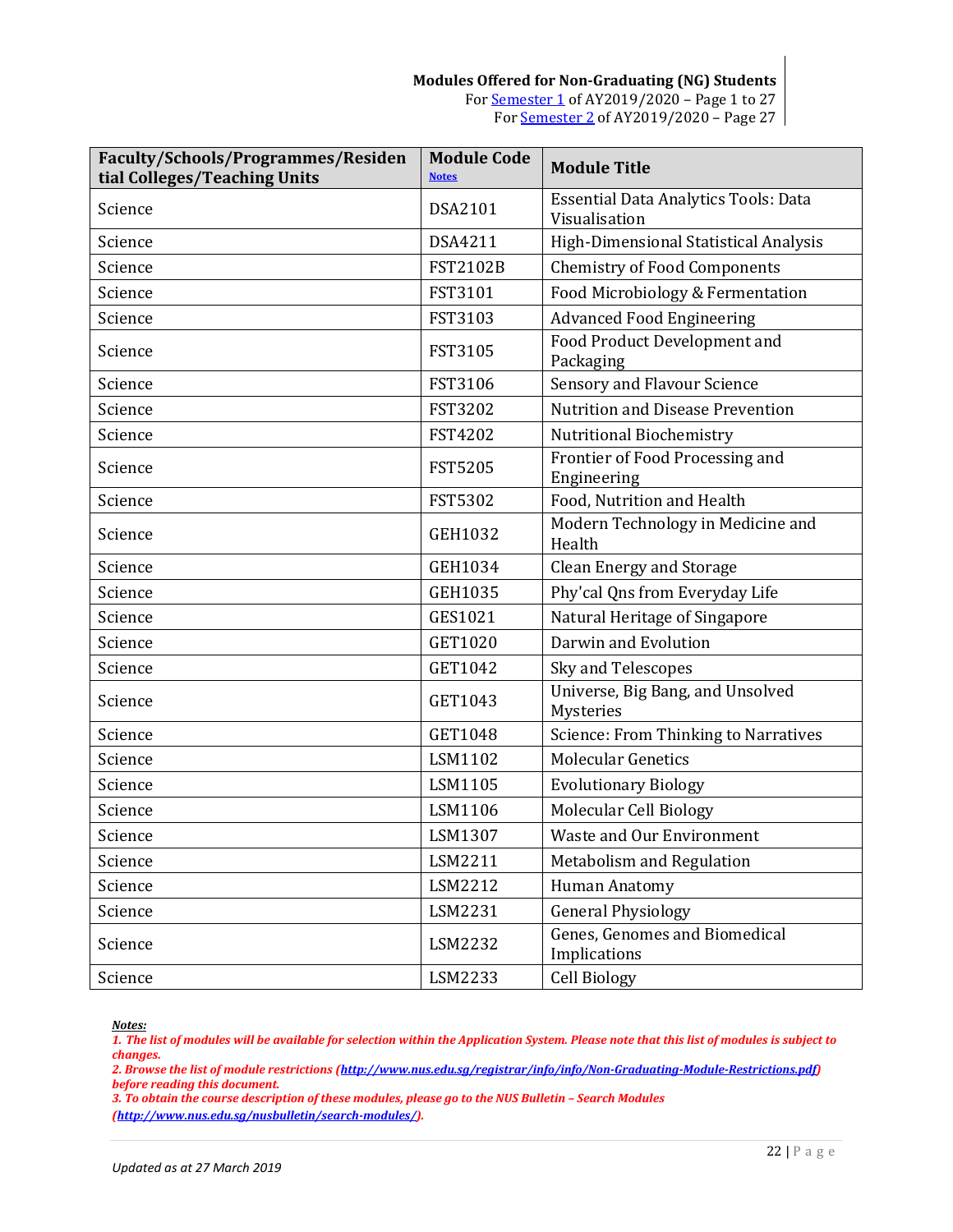| Faculty/Schools/Programmes/Residen<br>tial Colleges/Teaching Units | <b>Module Code</b><br><b>Notes</b> | <b>Module Title</b>                                         |
|--------------------------------------------------------------------|------------------------------------|-------------------------------------------------------------|
| Science                                                            | LSM2241                            | <b>Introductory Bioinformatics</b>                          |
| Science                                                            | LSM2251                            | <b>Ecology and Environment</b>                              |
| Science                                                            | LSM2252                            | Biodiversity                                                |
| Science                                                            | LSM3211                            | <b>Fundamental Pharmacology</b>                             |
| Science                                                            | LSM3212                            | Human Physiology: Cardiopulmonary<br>System                 |
| Science                                                            | LSM3217                            | Human Ageing                                                |
| Science                                                            | LSM3223                            | Immunology                                                  |
| Science                                                            | LSM3227                            | <b>General Virology</b>                                     |
| Science                                                            | LSM3233                            | Developmental Biology                                       |
| Science                                                            | LSM3234                            | Biological Imaging of Growth and Form                       |
| Science                                                            | LSM3235                            | Epigenetics in Human Health and<br><b>Diseases</b>          |
| Science                                                            | LSM3244                            | Molecular Biotechnology                                     |
| Science                                                            | LSM3245                            | RNA Biology and Technology                                  |
| Science                                                            | LSM3246                            | <b>Synthetic Biology</b>                                    |
| Science                                                            | LSM3252                            | <b>Evolution and Comparative Genomics</b>                   |
| Science                                                            | LSM3254                            | <b>Ecology of Aquatic Environments</b>                      |
| Science                                                            | LSM3258                            | <b>Comparative Botany</b>                                   |
| Science                                                            | LSM3265                            | Entomology                                                  |
| Science                                                            | LSM3266                            | Avian Biology and Evolution                                 |
| Science                                                            | LSM4211                            | Toxicology                                                  |
| Science                                                            | LSM4213                            | <b>System Neurobiology</b>                                  |
| Science                                                            | LSM4214                            | <b>Cancer Pharmacology</b>                                  |
| Science                                                            | LSM4221                            | Drug Discovery and Clinical Trials                          |
| Science                                                            | LSM4222                            | <b>Advanced Immunology</b>                                  |
| Science                                                            | LSM4227                            | <b>Stem Cell Biology</b>                                    |
| Science                                                            | LSM4232                            | <b>Advanced Cell Biology</b>                                |
| Science                                                            | LSM4242                            | Protein Engineering                                         |
| Science                                                            | LSM4243                            | <b>Tumour Biology</b>                                       |
| Science                                                            | LSM4245                            | <b>Advanced Epigenetics and Chromatin</b><br><b>Biology</b> |
| Science                                                            | LSM4251                            | <b>Plant Growth and Development</b>                         |

<span id="page-22-0"></span>*1. The list of modules will be available for selection within the Application System. Please note that this list of modules is subject to changes.*

*2. Browse the list of module restrictions [\(http://www.nus.edu.sg/registrar/info/info/Non-Graduating-Module-Restrictions.pdf\)](http://www.nus.edu.sg/registrar/info/info/Non-Graduating-Module-Restrictions.pdf) before reading this document.*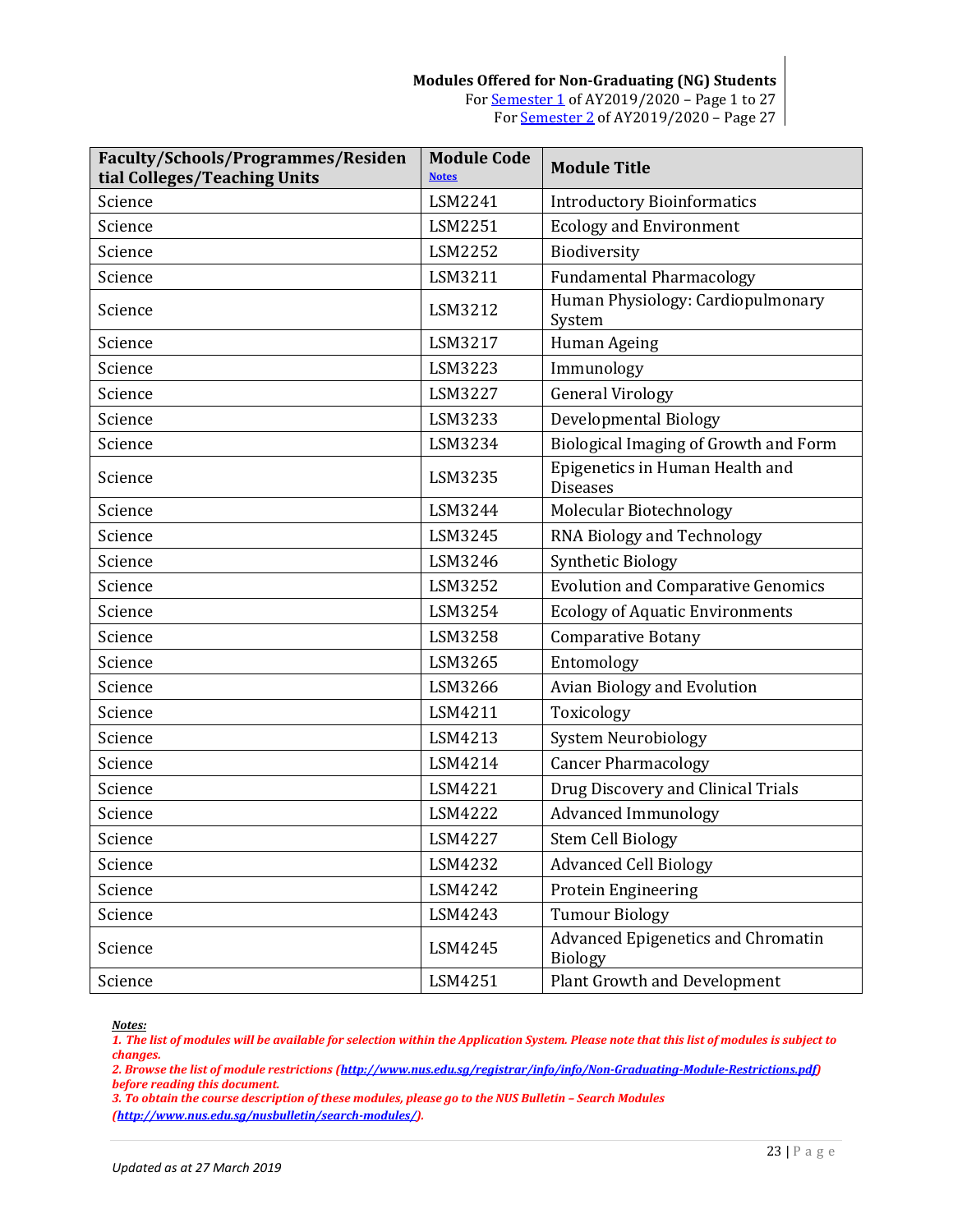| Faculty/Schools/Programmes/Residen<br>tial Colleges/Teaching Units | <b>Module Code</b><br><b>Notes</b> | <b>Module Title</b>                                   |
|--------------------------------------------------------------------|------------------------------------|-------------------------------------------------------|
| Science                                                            | LSM4255                            | Methods in Mathematical Biology                       |
| Science                                                            | LSM4259                            | <b>Evolutionary Genetics of Reproduction</b>          |
| Science                                                            | LSM4267                            | <b>Animal Communications &amp; Sensory</b><br>Ecology |
| Science                                                            | MA1100                             | <b>Fundamental Concepts of Mathematics</b>            |
| Science                                                            | <b>MA1101R</b>                     | Linear Algebra I                                      |
| Science                                                            | <b>MA1102R</b>                     | Calculus                                              |
| Science                                                            | MA1301                             | <b>Introductory Mathematics</b>                       |
| Science                                                            | MA1421                             | <b>Basic Applied Mathematics for Sciences</b>         |
| Science                                                            | MA1505                             | <b>Mathematics I</b>                                  |
| Science                                                            | MA1521                             | <b>Calculus for Computing</b>                         |
| Science                                                            | MA2101                             | Linear Algebra II                                     |
| Science                                                            | MA2104                             | Multivariable Calculus                                |
| Science                                                            | MA2108                             | <b>Mathematical Analysis I</b>                        |
| Science                                                            | MA2202                             | Algebra I                                             |
| Science                                                            | MA2213                             | <b>Numerical Analysis I</b>                           |
| Science                                                            | MA2214                             | <b>Combinatorics and Graphs I</b>                     |
| Science                                                            | MA2216                             | Probability                                           |
| Science                                                            | MA2311                             | <b>Techniques in Advanced Calculus</b>                |
| Science                                                            | MA3110                             | <b>Mathematical Analysis II</b>                       |
| Science                                                            | MA3111                             | Complex Analysis I                                    |
| Science                                                            | MA3205                             | Set Theory                                            |
| Science                                                            | MA3209                             | Mathematical Analysis III                             |
| Science                                                            | MA3218                             | Applied Algebra                                       |
| Science                                                            | MA3220                             | <b>Ordinary Differential Equations</b>                |
| Science                                                            | MA3236                             | Non-Linear Programming                                |
| Science                                                            | MA3238                             | Stochastic Processes I                                |
| Science                                                            | MA3264                             | <b>Mathematical Modelling</b>                         |
| Science                                                            | MA3265                             | <b>Introduction to Number Theory</b>                  |
| Science                                                            | MA3269                             | Mathematical Finance I                                |
| Science                                                            | MA4203                             | <b>Galois Theory</b>                                  |
| Science                                                            | MA4230                             | <b>Matrix Computation</b>                             |

<span id="page-23-0"></span>*1. The list of modules will be available for selection within the Application System. Please note that this list of modules is subject to changes.*

*2. Browse the list of module restrictions [\(http://www.nus.edu.sg/registrar/info/info/Non-Graduating-Module-Restrictions.pdf\)](http://www.nus.edu.sg/registrar/info/info/Non-Graduating-Module-Restrictions.pdf) before reading this document.*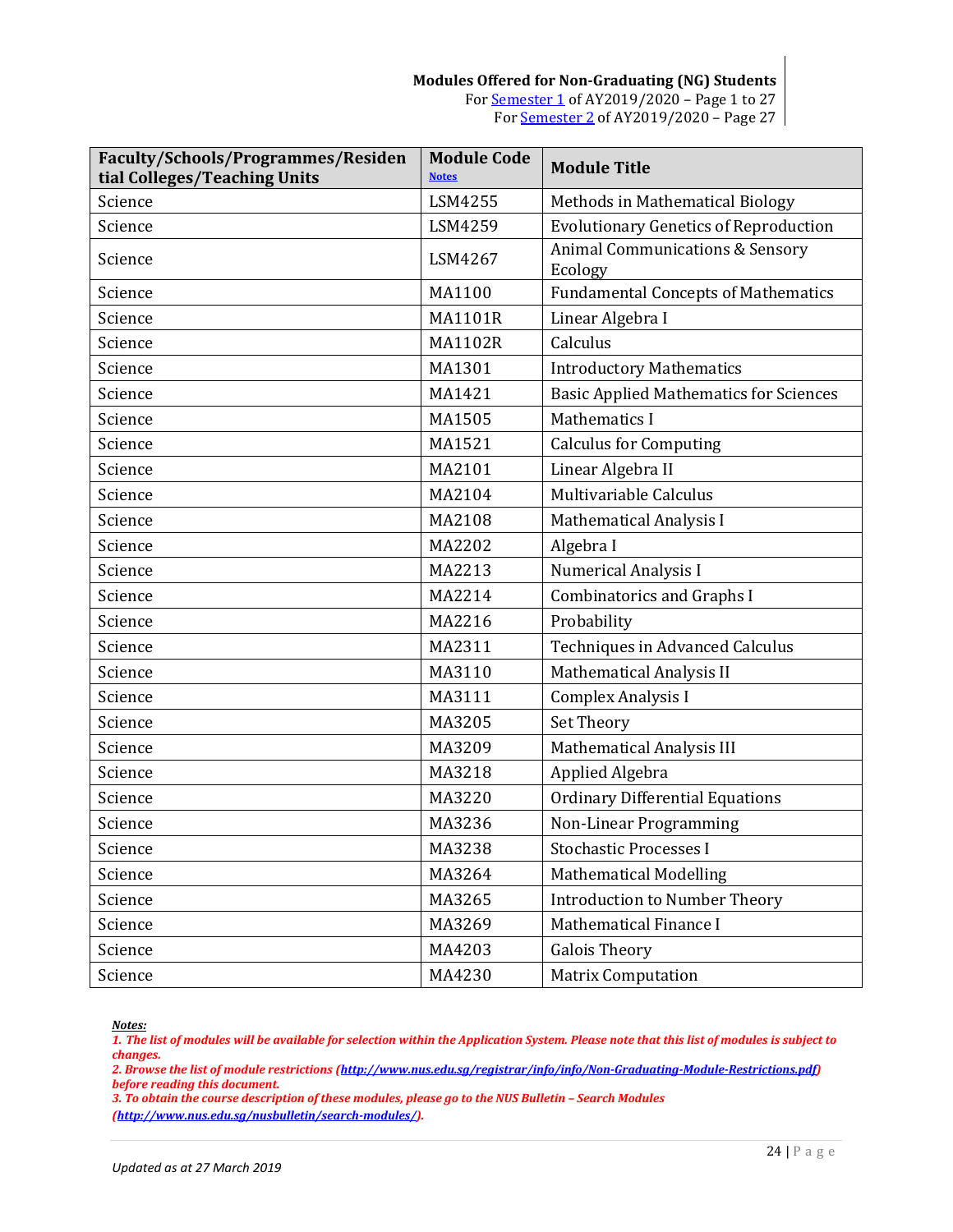| Faculty/Schools/Programmes/Residen<br>tial Colleges/Teaching Units | <b>Module Code</b><br><b>Notes</b> | <b>Module Title</b>                                 |
|--------------------------------------------------------------------|------------------------------------|-----------------------------------------------------|
| Science                                                            | MA4235                             | Topics in Graph Theory                              |
| Science                                                            | MA4247                             | Complex Analysis II                                 |
| Science                                                            | MA4254                             | Discrete Optimization                               |
| Science                                                            | MA4262                             | Measure and Integration                             |
| Science                                                            | MA4269                             | Mathematical Finance II                             |
| Science                                                            | MA4270                             | Data Modelling and Computation                      |
| Science                                                            | MA5203                             | Graduate Algebra I                                  |
| Science                                                            | MA5205                             | Graduate Analysis I                                 |
| Science                                                            | MA5208                             | Algebraic Geometry                                  |
| Science                                                            | MA5233                             | <b>Computational Mathematics</b>                    |
| Science                                                            | MA5243                             | <b>Advanced Mathematical Programming</b>            |
| Science                                                            | MA5248                             | Stochastic Analysis in Mathematical<br>Finance      |
| Science                                                            | MA5252                             | <b>Methods of Applied Mathematics</b>               |
| Science                                                            | MA5253                             | <b>Riemann Surfaces</b>                             |
| Science                                                            | MA5259                             | PROBABILITY THEORY I                                |
| Science                                                            | MA5268                             | Theory and algorithms for nonlinear<br>optimization |
| Science                                                            | PC1141                             | <b>Introduction to Classical Mechanics</b>          |
| Science                                                            | PC1142                             | Introduction to Thermodynamics and<br><b>Optics</b> |
| Science                                                            | PC1221                             | <b>Fundamentals of Physics I</b>                    |
| Science                                                            | PC1222                             | <b>Fundamentals of Physics II</b>                   |
| Science                                                            | PC1421                             | Physics for Life Sciences                           |
| Science                                                            | PC1431                             | Physics IE                                          |
| Science                                                            | PC2131                             | Electricity & Magnetism I                           |
| Science                                                            | PC2132                             | <b>Classical Mechanics</b>                          |
| Science                                                            | PC2134                             | MATHEMATICAL MTDS IN PHYSICS I                      |
| Science                                                            | PC2193                             | <b>Experimental Physics I</b>                       |
| Science                                                            | PC2267                             | <b>Biophysics I</b>                                 |
| Science                                                            | PC3130                             | Quantum Mechanics II                                |
| Science                                                            | PC3193                             | <b>Experimental Physics II</b>                      |
| Science                                                            | PC3231                             | Electricity & Magnetism II                          |

<span id="page-24-0"></span>*1. The list of modules will be available for selection within the Application System. Please note that this list of modules is subject to changes.*

*2. Browse the list of module restrictions [\(http://www.nus.edu.sg/registrar/info/info/Non-Graduating-Module-Restrictions.pdf\)](http://www.nus.edu.sg/registrar/info/info/Non-Graduating-Module-Restrictions.pdf) before reading this document.*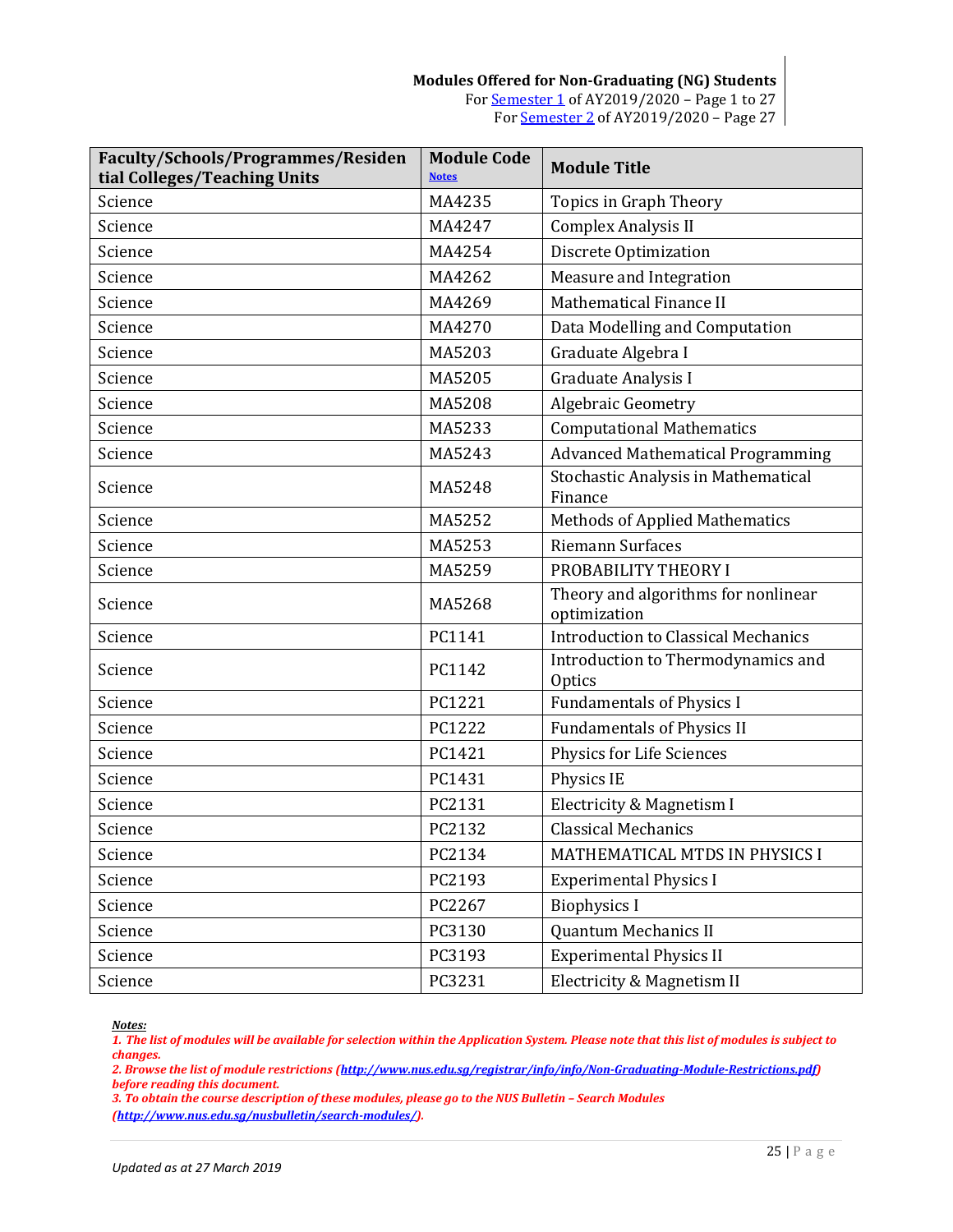| <b>Faculty/Schools/Programmes/Residen</b><br>tial Colleges/Teaching Units | <b>Module Code</b><br><b>Notes</b> | <b>Module Title</b>                                    |
|---------------------------------------------------------------------------|------------------------------------|--------------------------------------------------------|
| Science                                                                   | PC3232                             | Nuclear & Particle Physics                             |
| Science                                                                   | PC3235                             | Solid State Physics I                                  |
| Science                                                                   | PC3247                             | Modern Optics                                          |
| Science                                                                   | PC4230                             | <b>Quantum Mechanics III</b>                           |
| Science                                                                   | PC4236                             | <b>Computational Condensed Matter</b><br>Physics       |
| Science                                                                   | PC4240                             | Solid State Physics II                                 |
| Science                                                                   | PC4246                             | <b>Quantum Optics</b>                                  |
| Science                                                                   | PC4248                             | <b>General Relativity</b>                              |
| Science                                                                   | PC4249                             | Astrophysics II                                        |
| Science                                                                   | PC4267                             | <b>Biophysics III</b>                                  |
| Science                                                                   | PC5201                             | <b>Advanced Quantum Mechanics</b>                      |
| Science                                                                   | PC5204                             | <b>SPECIAL TOPICS IN PHYSICS</b>                       |
| Science                                                                   | PC5205                             | TOPICS IN SURFACE PHYSICS                              |
| Science                                                                   | PC5209                             | <b>Accelerator Based Materials</b><br>Characterisation |
| Science                                                                   | PC5215                             | NUMERICAL RECIPES WITH<br><b>APPLICATIONS</b>          |
| Science                                                                   | PC5216                             | <b>Advanced Atomic &amp; Molecular Physics</b>         |
| Science                                                                   | PC5228                             | Quantum Information and Computation                    |
| Science                                                                   | PR1301                             | <b>Complementary Medicine and Health</b>               |
| Science                                                                   | PR2202                             | <b>Cosmetics &amp; Perfumes</b>                        |
| Science                                                                   | QF4102                             | Financial Modelling and Computation                    |
| Science                                                                   | QF5210                             | Financial Time Series: Theory and<br>Computation       |
| Science                                                                   | ST1131                             | <b>Introduction to Statistics</b>                      |
| Science                                                                   | ST1232                             | <b>Statistics for Life Sciences</b>                    |
| Science                                                                   | ST2131                             | Probability                                            |
| Science                                                                   | ST2132                             | <b>Mathematical Statistics</b>                         |
| Science                                                                   | ST2137                             | <b>Computer Aided Data Analysis</b>                    |
| Science                                                                   | ST2334                             | <b>Probability and Statistics</b>                      |
| Science                                                                   | ST3131                             | <b>Regression Analysis</b>                             |
| Science                                                                   | ST3233                             | <b>Applied Time Series Analysis</b>                    |

<span id="page-25-0"></span>*1. The list of modules will be available for selection within the Application System. Please note that this list of modules is subject to changes.*

*2. Browse the list of module restrictions [\(http://www.nus.edu.sg/registrar/info/info/Non-Graduating-Module-Restrictions.pdf\)](http://www.nus.edu.sg/registrar/info/info/Non-Graduating-Module-Restrictions.pdf) before reading this document.*